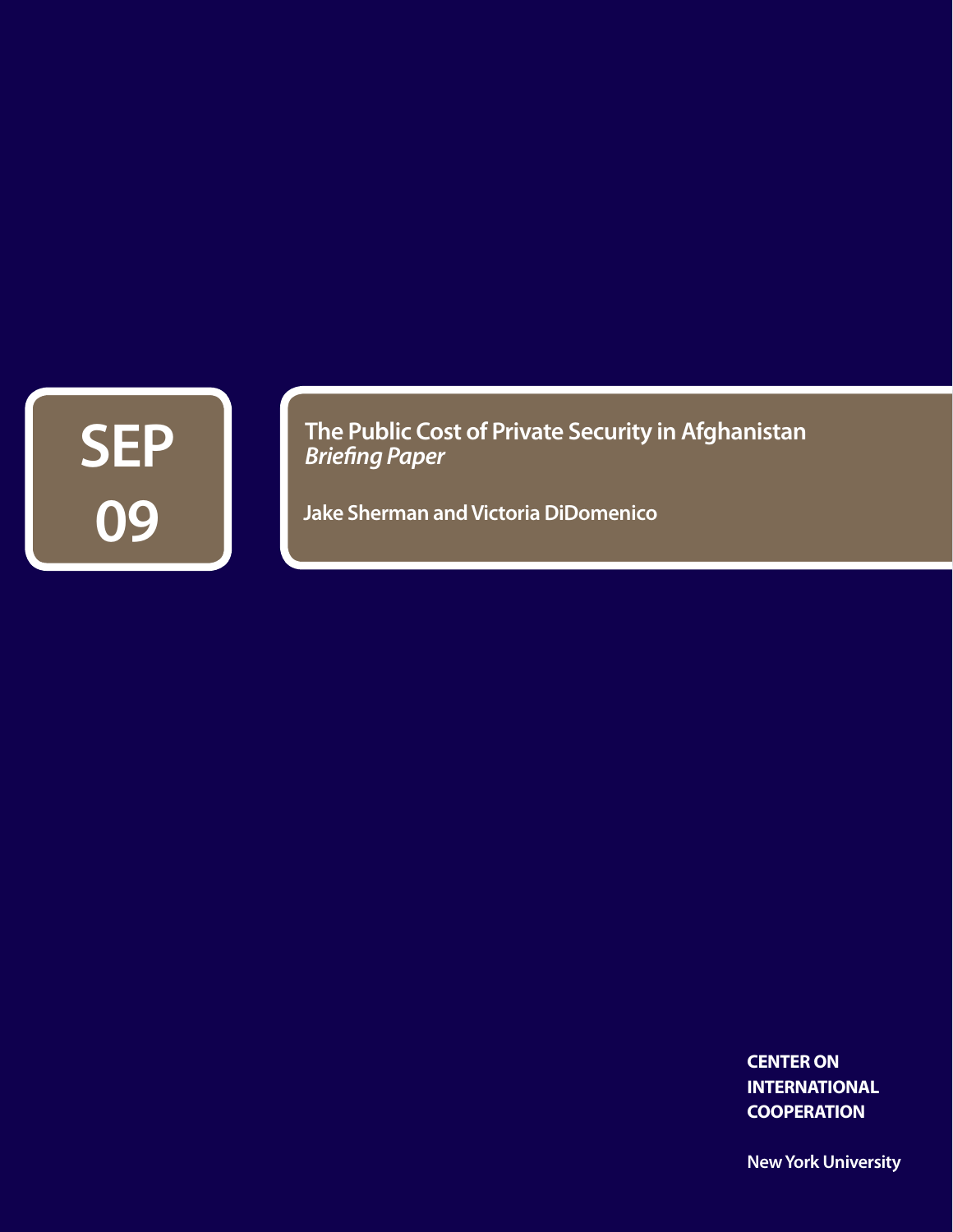**About the Center on International Cooperation**

**The Center on International Cooperation (CIC) at New York University works to enhance international responses to humanitarian crises and global security threats through applied research and direct engagement with multilateral institutions and the wider policy community. It has an international reputation for agenda-setting work on post-conflict peacebuilding, global peace operations, and UN reform.**

**CIC's Afghanistan Reconstruction Project (ARP) carries out research and public education about selected issues related to the rebuilding of Afghanistan's institutions, society, and economy. The project supports efforts by the Afghan government, Afghan civil society, the United Nations Assistance Mission in Afghanistan, and donors to carry out a more effective reconstruction mission based on the Bonn Agreement and the Afghanistan Compact focused on Afghan ownership.**

## **About the Authors**

*Jake Sherman* **is Associate Director for Peacekeeping and Security Sector Reform at the Center on International Cooperation, and a member of CIC's Afghanistan Reconstruction Project (ARP) team.**

*Victoria DiDomenico* **is a Program Officer for CIC's Peacekeeping and SSR Program.**

### **Acknowledgements**

In Pursuit of Sustainable Peace: The Seven Deadly Sins of Mediation **The authors would like to thank the Royal Government of Norway for its generous support of the ARP. We also grateful to Dr. Barnett R. Rubin, Director of ARP, Mark Sedra, and several anonymous peer reviewers for their comments on earlier versions of this report. The views expressed in this report do not necessarily reflect those of the Norwegian Government.**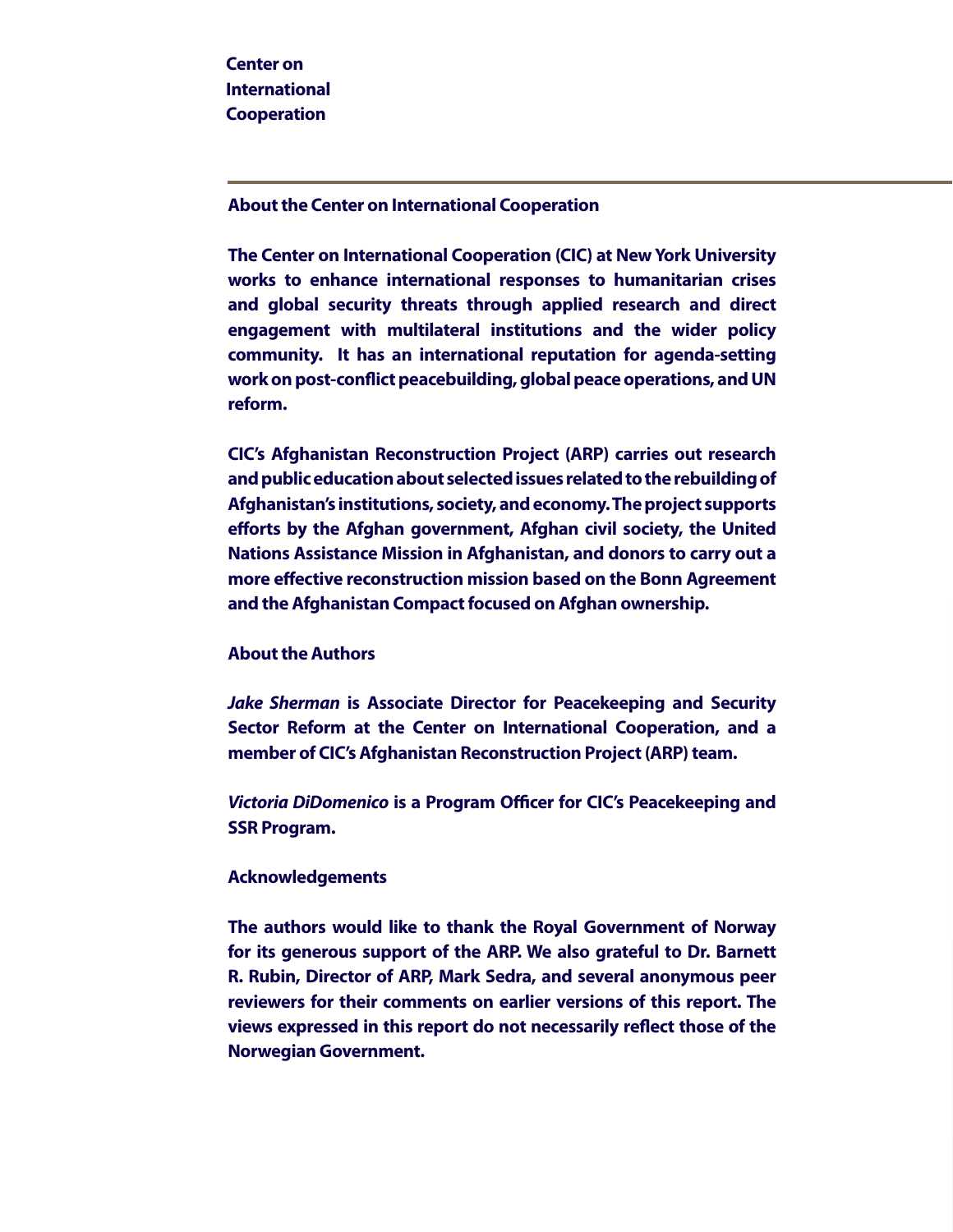Table of Contents

**The Public Cost of Private Security in Afghanistan** *Briefing Paper*

**Jake Sherman and Victoria DiDomenico**

| <b>Executive Summary</b>                         | 01  |
|--------------------------------------------------|-----|
| <b>Introduction</b>                              | 02  |
| <b>The Private Security Phenomenon</b>           | 03  |
| <b>Afghan Regulation Initiatives</b>             | 04  |
| <b>Employing and Empowering Illegal Militias</b> | 06. |
| <b>Rivals to State Authority</b>                 | 07  |
| <b>The Need for Credible Public Security</b>     | 09  |
| <b>Conclusion</b>                                | 10  |
| <b>Annex</b>                                     | 11  |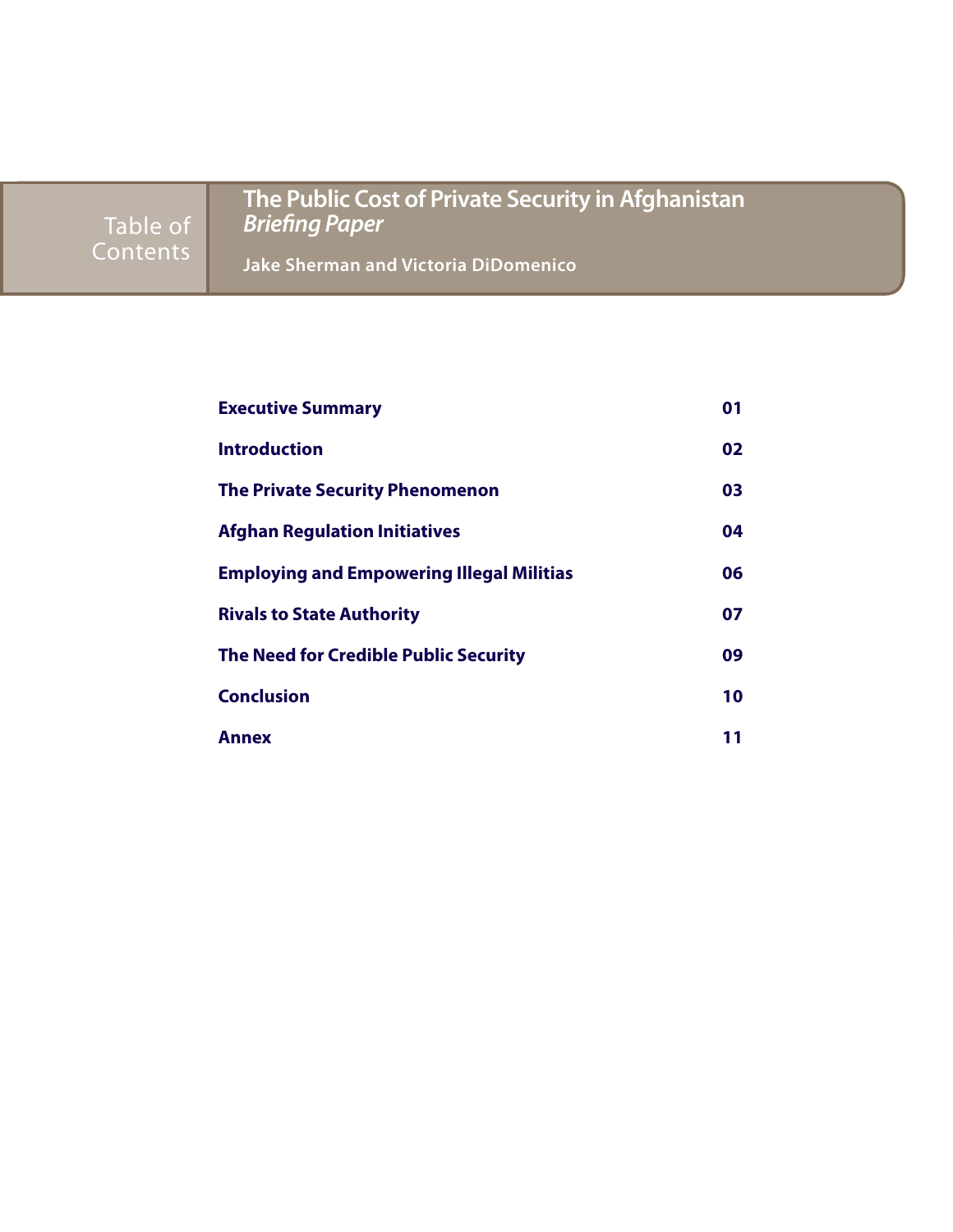## **Acronyms**

| <b>ACOD</b>   | <b>Armed Contractor Oversight Division</b>                      |
|---------------|-----------------------------------------------------------------|
| <b>AGNA</b>   | <b>ArmorGroup North America</b>                                 |
| <b>ANA</b>    | <b>Afghan National Army</b>                                     |
| <b>ANP</b>    | <b>Afghan National Police</b>                                   |
| <b>ANSF</b>   | <b>Afghan National Security Force</b>                           |
| <b>APPF</b>   | <b>Afghan Public Protection Force</b>                           |
| <b>ASG</b>    | <b>Armed Support Group</b>                                      |
| <b>CSTC-A</b> | <b>Combined Security Transition Command-Afghanistan</b>         |
| <b>DIAG</b>   | <b>Disbandment of Illegal Armed Groups</b>                      |
| <b>DoD</b>    | <b>US Department of Defense</b>                                 |
| <b>DoS</b>    | <b>US Department of State</b>                                   |
| <b>FDD</b>    | <b>Focused District Development</b>                             |
| <b>ISAF</b>   | <b>International Security Assistance Force</b>                  |
| <b>NATO</b>   | <b>North Atlantic Treaty Organization</b>                       |
| <b>Mol</b>    | <b>Ministry of Interior</b>                                     |
| <b>PRT</b>    | <b>Provincial Reconstruction Team</b>                           |
| <b>PSC</b>    | <b>Private Security Company</b>                                 |
| <b>PSP</b>    | <b>Private Security Provider</b>                                |
| <b>SIGAR</b>  | <b>Special Inspector General for Afghanistan Reconstruction</b> |
| <b>UN</b>     | <b>United Nations</b>                                           |
| <b>USAID</b>  | <b>US Agency for International Development</b>                  |
| <b>USPI</b>   | <b>US Protection and Investigations</b>                         |
| <b>USSF</b>   | <b>US Special Forces</b>                                        |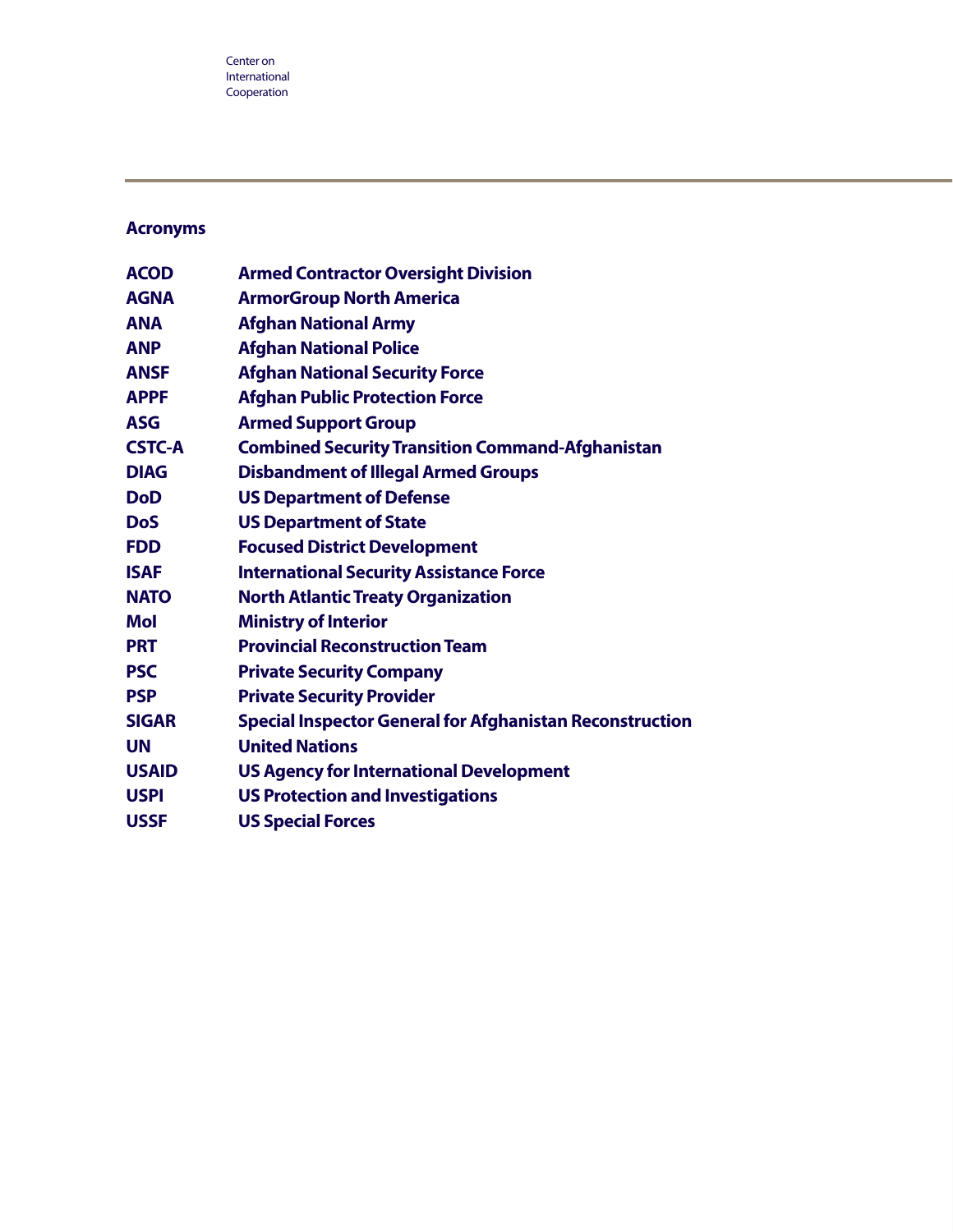### **Executive Summary**

**The absence of effective oversight of the private security sector in Afghanistan undermines the credibility and safety of the Afghan government and the international stabilization effort.** In September 2009, an investigation into ArmorGroup North America, the private security company (PSC) contracted by the US Deparment of State to protect the US embassy in Kabul, Afghanistan revealed misconduct and poor management that jeopardized the safety of embassy personnel. Their culturally offensive behavior, graphically documented, is likely to further damage Afghan perceptions of PSCs and could potentially erode the legitimacy of the United States and its allies.<sup>1</sup>

**The private security industry in Afghanistan has grown apace with demand.** As of August 2009, the total number of private security personnel employed by the US Department of Defense – the largest employer of private security in the country – increased 19 percent (from 4,373 to 5,198) in response to the deployment of additional military forces.<sup>2</sup> Since 2001, a range of private security providers (PSPs)<sup>3</sup> has emerged, including international and national PSCs operating with or without the required Afghan licensing permits, as well as militias hired as "armed support groups" (ASG) by international military forces. Many PSPs are controlled by prominent Afghan families, including Hashmat and Ahmed Wali Karzai, brothers of President Hamid Karzai; Hamid Wardak, the son of Defense Minister Rahim Wardak; Gul Agha Shirzai, the governor of Nangarhar province; and Hajji Jan Mohammad Khan, the former governor of Uruzgan.

**The use of unregistered PSCs and militia groups by the NATO International Security Assistance Force and US military contingents is widespread.** Many of these PSPs serve as ready-made militias that compete with state authority and are frequently run by former military commanders responsible for human rights abuses or involved in the illegal narcotics and black market economies. Financing armed, alternative power structures fulfills security needs in the short-term at the cost of consolidating government authority in the long-term.

**PSPs fulfill a need for which there is no clear, immediate alternative.** There are too few Afghan National Police to provide protection for the staff, premises, and projects of the international community – and too little confidence in their ability among most internationals to entrust them with protection responsibilities. Better government regulation, monitoring, and enforcement by international consumers of private security will help ensure that private security works towards the stabilization of Afghanistan.

**To date, regulation of PSCs in Afghanistan has been more reactive than proactive.** The Ministry of Interior has issued operating licenses to 39 PSCs under an interim licensing procedure designed to limit the transformation of illegal armed groups into PSCs and to prevent their involvement in criminality. The interests of Afghan elites and the international community have proven an obstacle to strengthening and enforcing the existing national regulatory and legislative framework, though new regulations and audits by the US Government suggest that it may mandate more oversight of PSC contracts.

**The goal should be a private security sector that is better regulated and controlled by the Afghan government** and, critically, by the international community that constitute their primary source of contracts and revenue. Building a credible and accountable public security sector is a long-term process, however; one that will not address the immediate security needs of international and national stakeholders in Afghanistan. Nor, in the longer term, will it completely replace the market for PSCs both by the local and international community.

For the purposes of this study, "private security providers" (PSPs) refers to: (i) national and international private security companies (PSCs), both licensed and unlicensed by the Afghanistan Ministry of Interior, and (ii) armed support groups (ASGs) illegal militias employed by international military forces.

01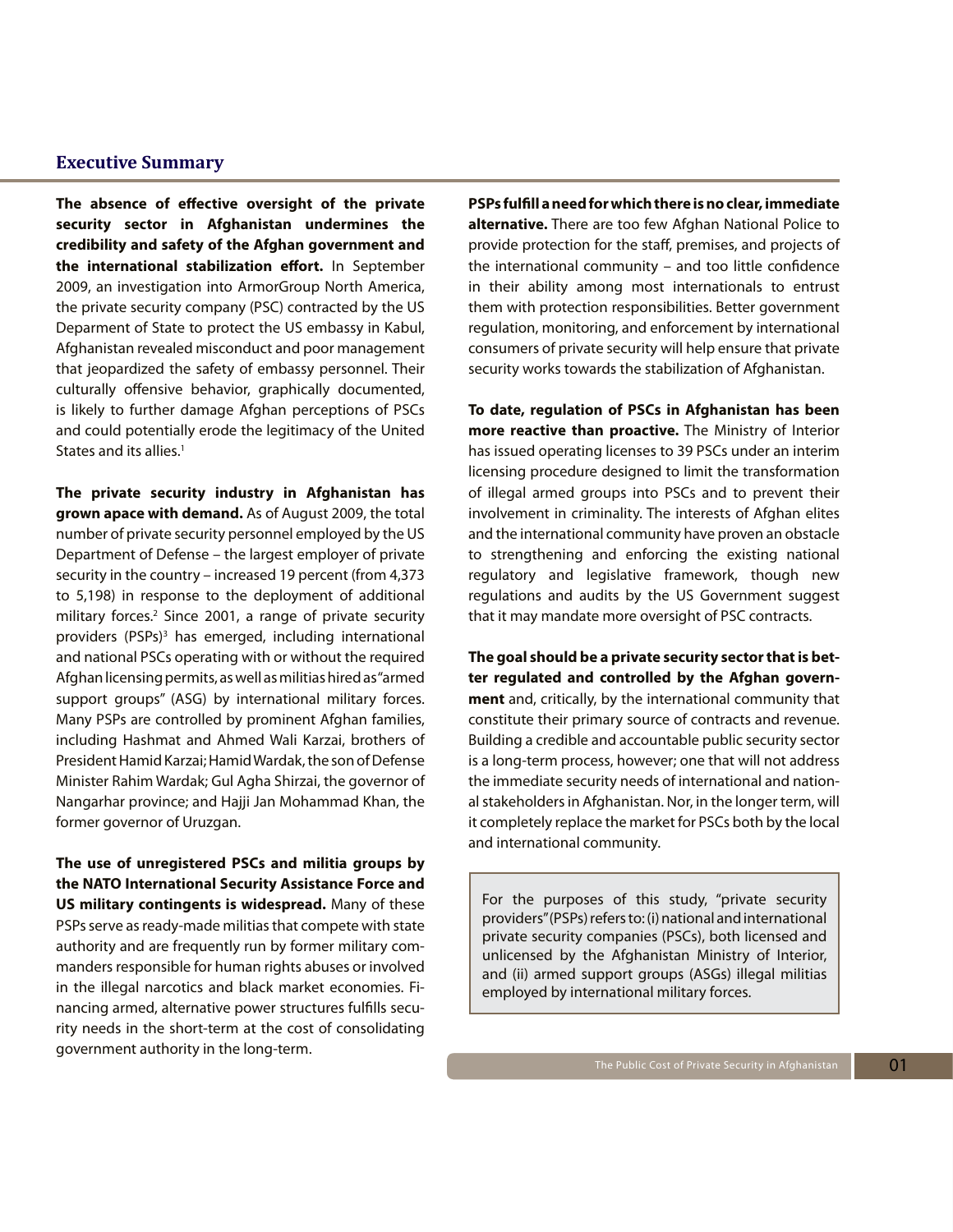### **The Public Cost of Private Security in Afghanistan**

The absence of effective oversight and control of private security providers (PSPs)<sup>4</sup> employed by the international community undermines the credibility and effectiveness of the Afghan government, the international military and diplomatic presence, and reconstruction organizations. Weak regulation and enforcement also strengthen alternative power structures, including criminal groups, further undermining the authority of the Afghan government and the security of its citizens.

Militia groups employed by foreign military forces pose an even greater regulatory challenge than private security companies and do more long-term harm to stabilization efforts in Afghanistan.

> Militia groups employed by foreign military forces pose an even greater regulatory challenge than private security companies (PSCs) and do more long-term harm to stabilization efforts in Afghanistan. Although there is a well-defined legal framework outlawing militia and paramilitary groups, it is unclear whether these laws apply to the "armed support groups" (ASGs) used by foreign forces. Nonetheless, these forces are prima facie violations of Presidential Decree 50 on demobilization and disarmament, the Law on Firearms, Ammunition, and Explosives, the "Procedure for Regulating Activities of Private Security Companies in Afghanistan" and the "Strategy for Disbandment of Illegal Armed Groups in Afghanistan".<sup>5</sup> Furthermore, many of their military commanders are responsible for human rights abuses and are involved in criminal activities, including narcotics trafficking.

> There are also visible indications that the private security arena is better armed and better paid than their counterparts in the Afghan National Security Forces (ANSF).6 While there are no concrete figures on the amount of money spent on private security, as contracts are either confidential or cannot be substantiated, several sources within the private security sector and the Afghan gov-

### **Public Disclosure of Misconduct by ArmorGroup North America**

In September 2009, the Project on Government Oversight (POGO) publicized gross negligence by ArmorGroup North America (AGNA), a private security company contracted by the US Department of State to protect the US embassy in Kabul. Inappropriate conduct by AGNA personnel – including hazing, sexual misconduct, and drunkenness – "resulted in complete distrust of leadership and a breakdown of the chain of command," which jeopardized the security of the embassy.7 According to POGO, misconduct was not limited to a few AGNA personnel on a few occasions; AGNA has a record of documented, systemic contractual violations at the US embassy. During 2007-2008, the DoS identified numerous performance deficiencies, including insufficient numbers of guards, resulting in sleep deprivation; poor proficiency in English among the majority of the guard force; and victimization of Afghan staff. A subsequent investigation by the Senate Subcommittee on Contracting Oversight in June 2009 found that, despite the failure of AGNA to redress these shortcomings, the DoS renewed the AGNA contract through July 2010, with an option to extend to 2012.<sup>8</sup> These shortcomings demonstrate the failure of effective oversight and its potential consequences; the activities reported also show a profound disrespect for local cultural and religious norms and Afghan law, further damaging the local perception of PSCs and, potentially, the legitimacy of the United States and its allies.

ernment estimate that 10 - 20 percent of reconstruction funding is spent on security.<sup>9</sup> This would amount to USD 300-600 million per year, based on current Official Development Assistance figures; however, this figure does not reflect the full scope of contracts from international mili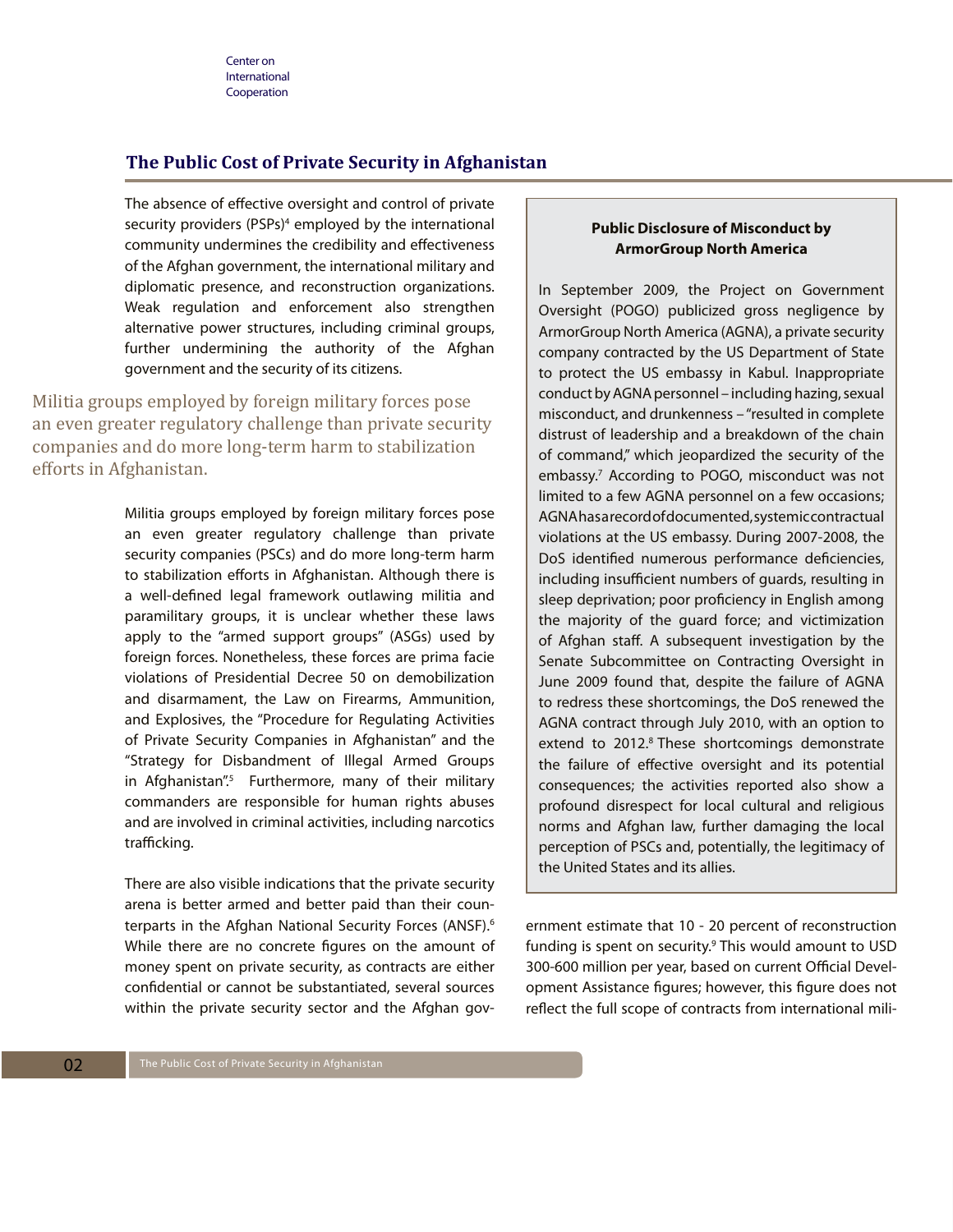tary forces, embassies, non-governmental organizations, and the private sector. One senior Afghan government official privately estimated the total spending at three times that spent on the Afghan National Police (ANP) and Afghan National Army (ANA) salaries.<sup>10</sup> If correct, this would amount to between USD 6-10 billion.

Private security adds to the cost of reconstruction in Afghanistan. According to the World Bank, contracted security increased the cost of highway reconstruction projects by 3-15 percent.<sup>11</sup> Security concerns are routinely cited as the main impediment to implementation of development and reconstruction projects, effectively stunting the flow of aid.<sup>12</sup> At the same time, amid worsening insecurity, maintaining the delivery of reconstruction assistance across the country – and the willingness of governmental, non-governmental, and private reconstruction organizations to deploy staff to Afghanistan – depends upon the protection services of a range of private security entities.

Indeed, the burgeoning private security sector in Afghanistan poses a dilemma. PSPs fulfill a need for which there is currently no clear, immediate alternative. There are too few ANP to provide protection to the staff, premises, and projects of the international community – and too little confidence in their ability among most internationals to entrust them with protection responsibilities. Better government regulation, monitoring, and enforcement by international consumers of private security will help ensure that it enables, rather than hinders, the stabilization of Afghanistan.

### **The Private Security Phenomenon**

Since 2001, the international military forces, reconstruction and development contractors, as well as embassies, international organizations, and businesses have extensively utilized private security. PSPs initially served as a surrogate for the Afghan state security sector, but the local and international community have yet to sufficiently alter their reliance on PSPs as these services and structures have become available. There is a wide range of PSPs operating in Afghanistan today: from international and national PSCs operating with or without the required Afghan licensing permits, to illegal militias hired as ASGs by international military forces.

The main services offered by PSPs in Afghanistan are: static guarding of premises and construction projects; close protectionl; escorting convoys; security assessment and training; intelligence and risk management; electronic security and surveillance; and quick reaction forces. PSPs have also been contracted for de-mining, poppy eradication, supporting the electoral process, and training Afghan security forces.<sup>13</sup> Although there is little public information, incidents like that in Kandahar in June 2009 [*See box on Page 8*] also suggest the use of private security providers for "black ops," including detention and interrogation.

Better government regulation, monitoring, and enforcement by international consumers of private security will help ensure that it enables, rather than hinders, the stabilization of Afghanistan.

The United States, which has the largest military and diplomatic presence in Afghanistan, is the largest employer of private security in the country. The practice of using PSCs to guard US embassies dates to the US intervention in Haiti in 1994; using PSCs to guard military bases was rare before September 11, 2001, but has become commonplace as troops have been mobilized to fight in Afghanistan and Iraq.14 According to the Commission on Wartime Contracting in Iraq and Afghanistan, there were 4,373 private security personnel on US Department of Defense (DoD) contracts and 689 US on Department of State (DoS) contracts in March 2009.<sup>15</sup> Of these 5,062 personnel, 4,402 (85 percent) were Afghan nationals.<sup>16</sup> In response to the deployment of additional military forces the total number of DoD PSC personnel increased 19 percent (from 4,373 to 5,198) as of August 2009.17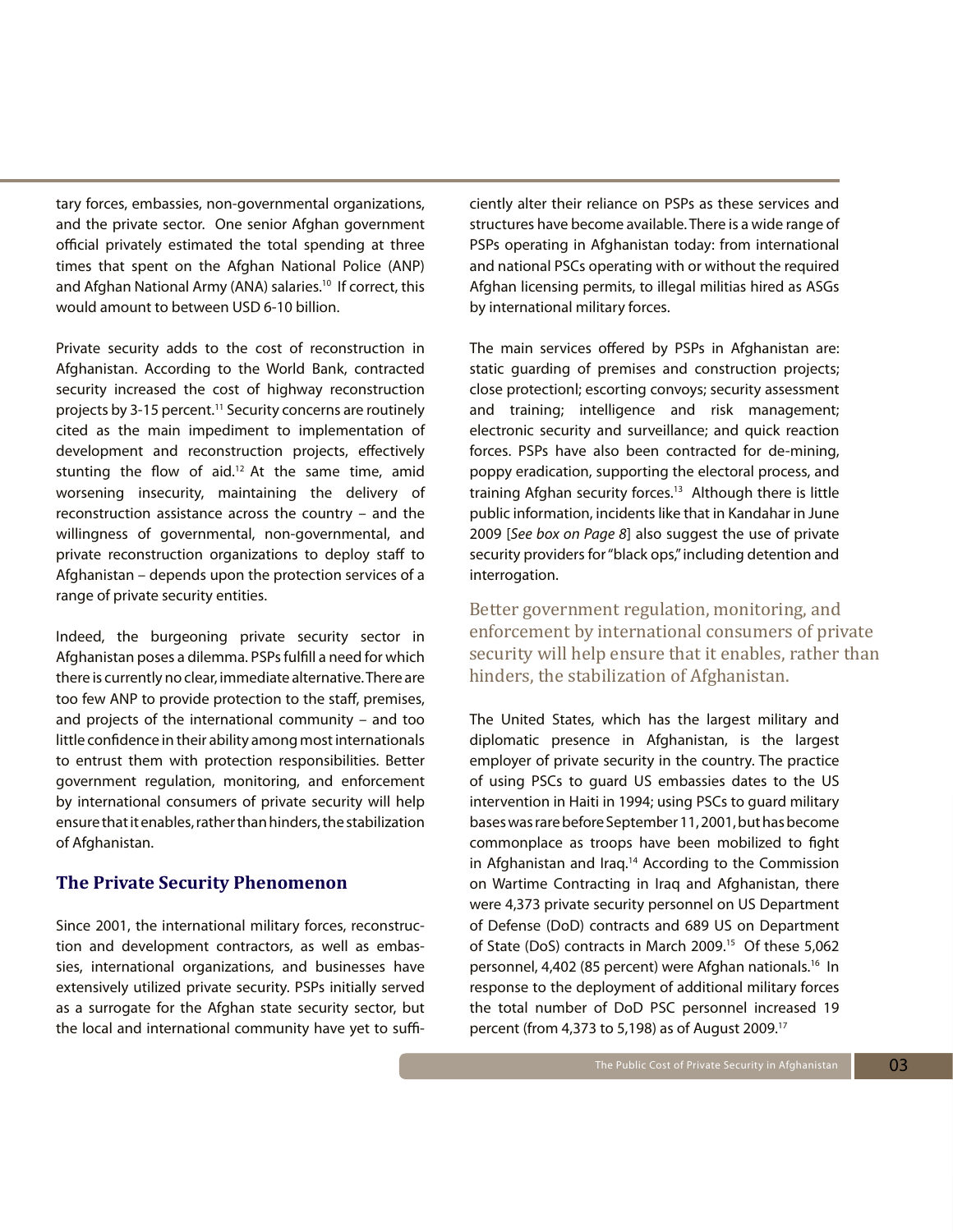| <b>US Government Private Security Contractor Staff in</b> |  |  |  |
|-----------------------------------------------------------|--|--|--|
| Afghanistan, August 2009                                  |  |  |  |

|                        | Total | US/              | Third           | <b>Local/Host</b> |
|------------------------|-------|------------------|-----------------|-------------------|
|                        |       | <b>Coalition</b> | Country         | Country           |
|                        |       |                  | <b>National</b> | <b>National</b>   |
| DoD PSCs <sup>18</sup> | 5,198 | 19               | 264             | 4,915             |
| DoS PSCs <sup>19</sup> | 689   | 273              | 341             | 75                |

There are discrepancies, however. In July 2009, for instance, a US military spokesperson stated that the US military has 72 contracts for private security at forward bases and other local command posts in Afghanistan, employing 5,600 mostly Afghan civilian guards.<sup>20</sup>

While the private security industry in Afghanistan has grown apace with demand, regulation has been more reactive than proactive.

> Use of private security by the US in combat zones has grown despite congressional legislation and guidance stating that PSCs cannot undertake "inherently governmental functions."21 Employment of PSCs is one aspect of a growing trend by the US government to contract a broad range of support services (e.g., construction, linguistics, logistics, transportation). In fact, the total number of DoD contractor personnel in Afghanistan (68,197) now exceeds that of uniformed personnel (52,300). Contractors comprised 57 percent of the DoD's workforce in Afghanistan in March 2009 – the highest percentage ever used by the US in any conflict.<sup>22</sup>

## **Afghan Regulation Initiatives**

While the private security industry in Afghanistan has grown apace with demand, regulation has been more reactive than proactive. In mid-2007, at least 18 domestic and 57 international PSCs were operating in Afghanistan.23 In February 2008, the Afghan Ministry of Interior (MoI) Disarmament and Reintegration Commission intro-

duced an interim licensing procedure for existing PSCs<sup>24</sup> in an effort to limit the transformation of illegal armed groups into PSCs and to prevent their involvement in trafficking arms and narcotics and other criminal activity.25

All PSCs then operating in Afghanistan were notified that they had 45 days in which to complete their application for a permit. The processing of applications by the MoI High Coordination Board of Security Companies' Affairs was monitored by the United Nations (UN), the NATO International Security Assistance Force (ISAF), the Combined Security Transition Command-Afghanistan (CSTC-A), and various embassies. MoI issued operating licenses to 39 international and Afghan-owned PSCs, [*See Annex*  on Page 11] effectively capping the size of the industry.<sup>26</sup> Together these companies account for some 19,260 security personnel,<sup>27</sup> the majority of whom are locally-hired Afghan personnel working in Kabul. 28

PSPs operating without a license have since accused the government of favoring companies with ties to government officials – an accusation facilitated by the notorious corruption associated with MoI. While many of the 39 PSCs with licenses are connected to Afghan elites, according to a former official familiar with the process, those without licenses failed to submit an application by the deadline.29 Some likely assumed they would be able to get a license through corruption. When this eventually did not work, they began voicing concerns about the integrity of the licensing process in order to prevent closure. 30

The PSC regulation defines the following: illegal activities for PSCs (including what might be regarded as "state functions," e.g., border protection, securing government offices); requirements for foreign and local security companies to be issued operating and weapons licenses; terms and conditions of employment – including vetting personnel for past criminal activities and human rights violations; guidelines for uniforms; restrictions on procurement of equipment and ammunition; and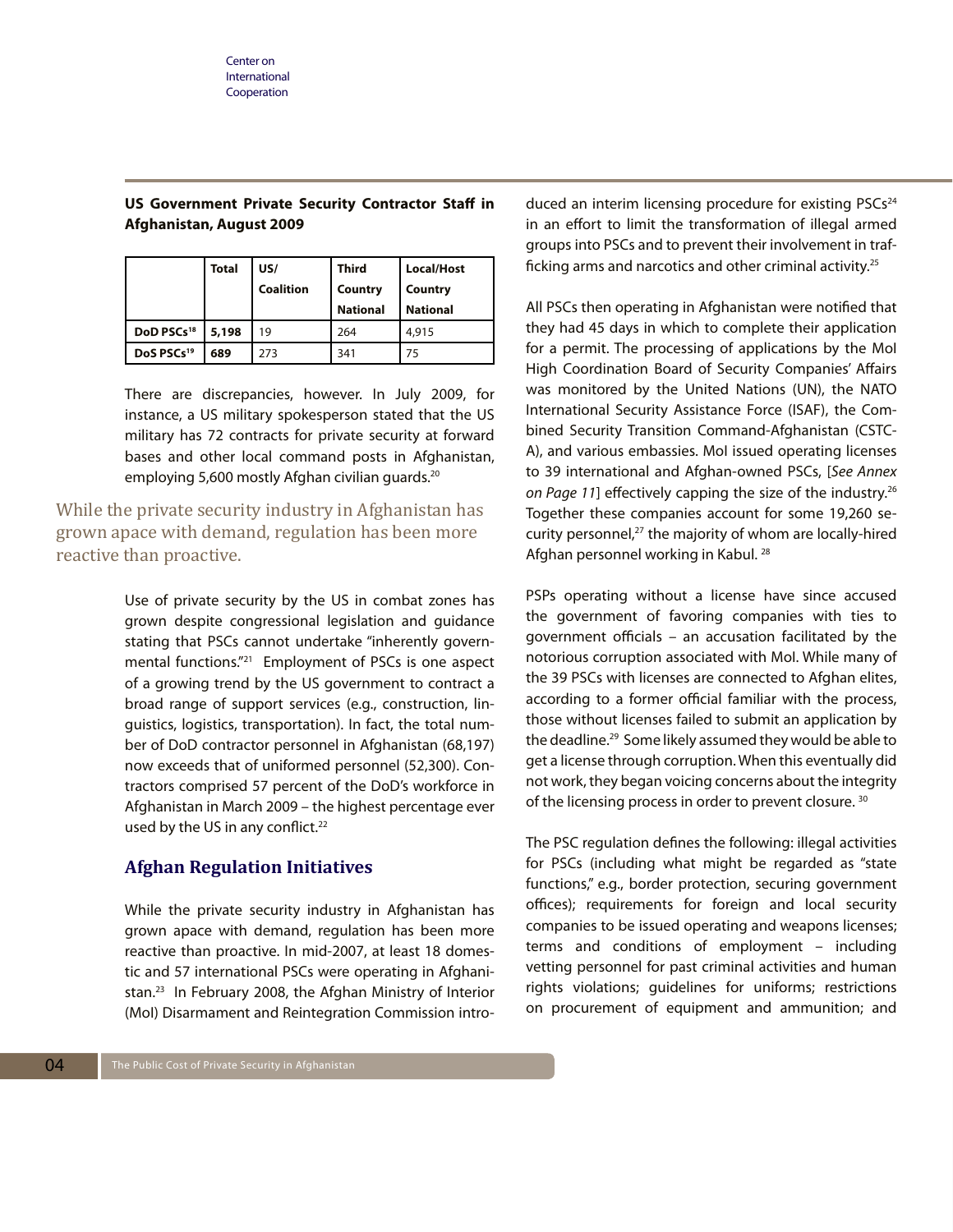monitoring procedures. PSCs seeking registration are required to disclose their organizational structure – in part to distinguish them from militia – and their ownership. Senior Afghan government officials and their relatives "up to the second degree" are banned from ownership or part ownership. However, holding companies and other means are used to obscure the true ownership of PSCs; close relatives of senior officials – including President Karzai and Defense Minister Abdul Rahim Wardak – are previously documented owners and partners in companies, but often have removed their names from licensing documents despite indications of continued ownership, though not day-to-day management.<sup>31</sup>

Annexed to the regulation is the "Law on Using Force by Private Security Companies in Afghanistan." The law consists of seven articles outlining: (i) the obligation of security companies to cooperate with national and international security forces; (ii) the conditions under which "eliminating force" can be used (in self defense in accordance with the law, to defend persons and property for which they are hired, and to protect "defenseless civilians" from attack in absence of responsible authorities); (iii) conditions under which PSCs do not have the right to use force (including protecting their client from arrest, securing individuals involved in drug trafficking and smuggling, and protecting criminals, armed insurgents, and unlicensed private companies); (iv) training and licensing requirements for personnel and their weapons; (v) the use of gradual power; (vi and vii) guidance on preventing civilian casualties and on maintaining their trust. However, the annex states that "security companies are duty bound to *seriously consider following* [these] seven important points"32 – ambiguous language that raises questions about the extent to which it is binding on PSCs and enforced by the MoI. Thus far, no registered PSCs have been de-licensed due to violation.

Despite public concerns of criminal behavior by some PSCs in Afghanistan, there is no formal complaint mechanism. The MoI High Coordination Board, under the regulation,

is to create a website to publicly disclose information on relevant government laws and regulations, decisions on which PSCs receive licenses or are rejected, and information on the licensed companies. Specifically, the regulation requires PSCs to provide a contact address in order to receive complaints. Nineteen months after the regulation was published, the website had yet to be established. Most Afghans, including government officials, have extremely limited access to the Internet and low computer literacy (and, more importantly, widespread illiteracy), underscoring the importance of providing alternative, accessible sources of information and mechanisms for filing complaints. The licensing process requires that each PSC provide extensive documentation on their operations, the identity of their management and personnel, and their vehicles and weapons. However, the system is centralized in Kabul and the transfer of files to the provinces limited by technology. As provincial officials have difficulty accessing the information, their investigations into possible illegal PSC activity are often inconclusive.

The vested interests of Afghan elites and the international community have so far proven a key obstacle to strengthening and enforcing the existing national regulatory framework for private security.

A participant at a July 2009 closed-door workshop on international private security regulation efforts described a meeting in which provincial authorities in Nangarhar stated their belief that they would be unable to trace weapons belonging to PSCs back to those catalogued by the MoI's registry in Kabul.<sup>33</sup> The waiting period for a response to a request for hard copies of PSC registration records could take up to five months, if responded to at all. Inefficient mechanisms for sharing data on PSCs with authorities beyond the capital weakens oversight.

A greater challenge, however, is the absence of political will. While the willingness of provincial authorities to monitor and investigate PSCs is influenced by their relative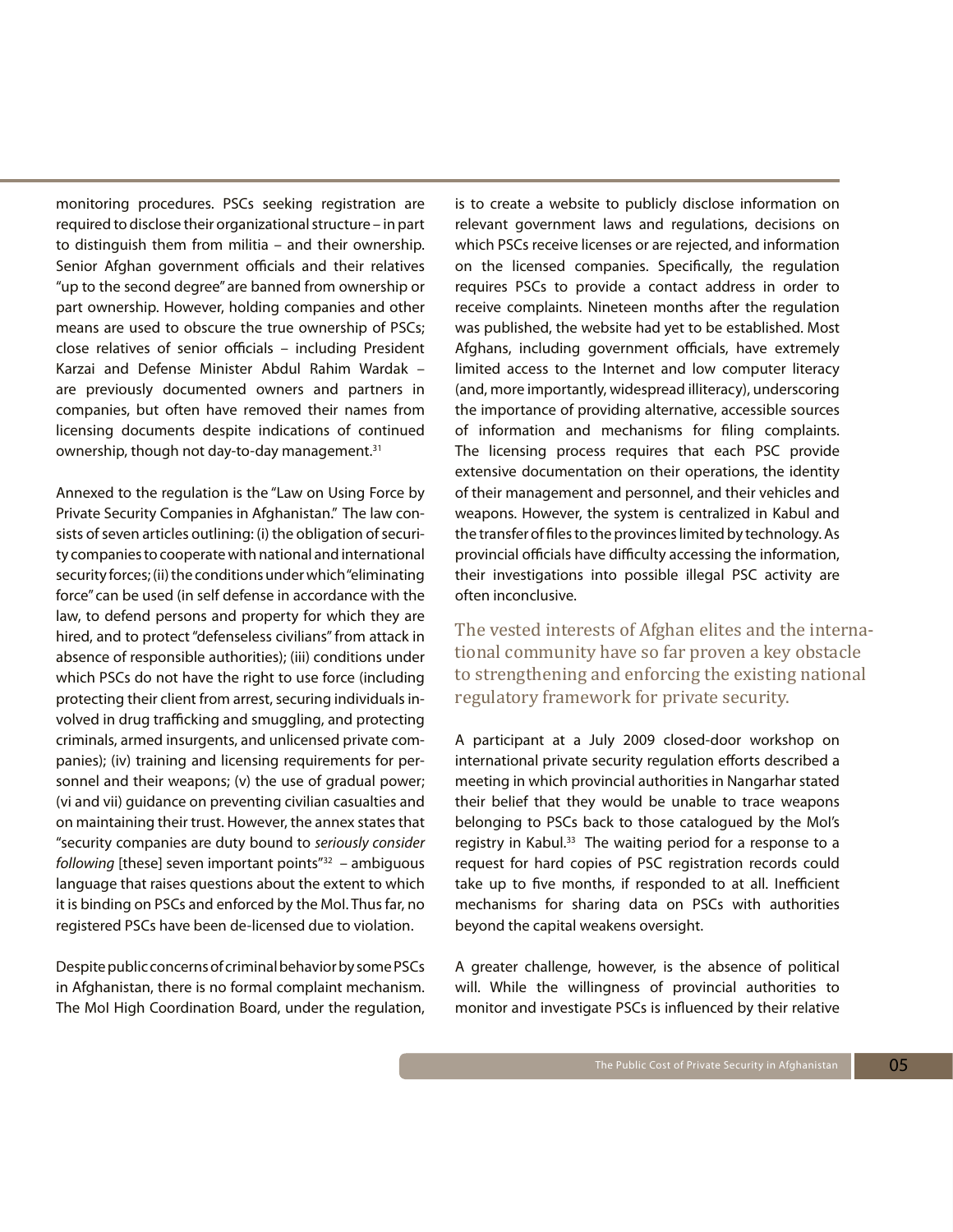weakness, the vested interests of Afghan elites and the international community have so far proven a key obstacle to strengthening and enforcing the existing national regulatory framework for private security and, more broadly, the presidential decree outlawing armed groups outside of government security forces.<sup>34</sup>

The use of unregistered companies and illegal armed support groups, with little oversight or accountability, appears to be widespread among international military forces.

> Although the Afghan regulation is neither formalized nor comprehensive, only fifty other countries have domestic policies relating to regulation of PSPs.<sup>35</sup> Contracting accountability on the behalf of the international community is an issue yet to be fully addressed, however. The United States has taken several recent initiatives in an attempt to exert greater oversight over its contracts for private security:36

- In February 2009, the DoD established the Armed Contractor Oversight Division (ACOD) in Afghanistan to implement contractor policies, procedures, processes for – and liaison with – PSCs, as well as to investigate incidents involving the use of force.<sup>37</sup> Aegis, a British PSC was contracted to run ACOD, but with limited US Government supervision from the US military.38
- The Special Inspector General for Afghanistan Reconstruction (SIGAR) announced on July 31, 2009 that it was initiating an audit on the use of private contractors by the US DoD, DoS, and US Agency for International Development (USAID) to provide security for reconstruction activities.<sup>39</sup>
- The DoD Interim Final Rule on the use of PSCs in support of contingency operations, released in July 2009, is a first step towards mandating more oversight

and formalized procedures for PSC personnel employed by the US Government in designated areas of combat. Implementing this policy may prove challenging given the heavy dependence of US activities on PSPs both within and outside the legal parameters.40 The ongoing deployment of additional US and other NATO troops to Afghanistan will further increase this dependence.

## **Employing and Empowering Illegal Militias**

The Afghan government maintains that, through the PSC licensing process, it "has given conditional permission to hire reliable and professional private security companies that can adhere to Afghanistan's laws and accepted standards to provide security to the ISAF military bases, embassies, and large economic projects." 41

ISAF and US Special Forces, which operate outside of the ISAF chain of command, employ a range of private security providers to augment their security. Employment of PSPs enables more troops to be sent out on patrol to interact with the local population and on combat operations (though historically, base security in other theaters has been performed by military police). While ISAF and US contingents employ licensed security companies in some locations, the use of unregistered companies and illegal armed support groups, with little oversight or accountability, appears to be widespread among international military forces.

Sources estimate that there are also as many as 1,000 to 1,500 illegal ASGs that have been employed, trained, and armed by ISAF and Coalition Forces to provide security to forward operating bases, escort supply convoys, and perform other functions, as well as by development agency contractors and provincial reconstruction teams (PRTs) to protect assistance projects.42

These security providers are frequently run by former military commanders with ethnic, political, or kinship ties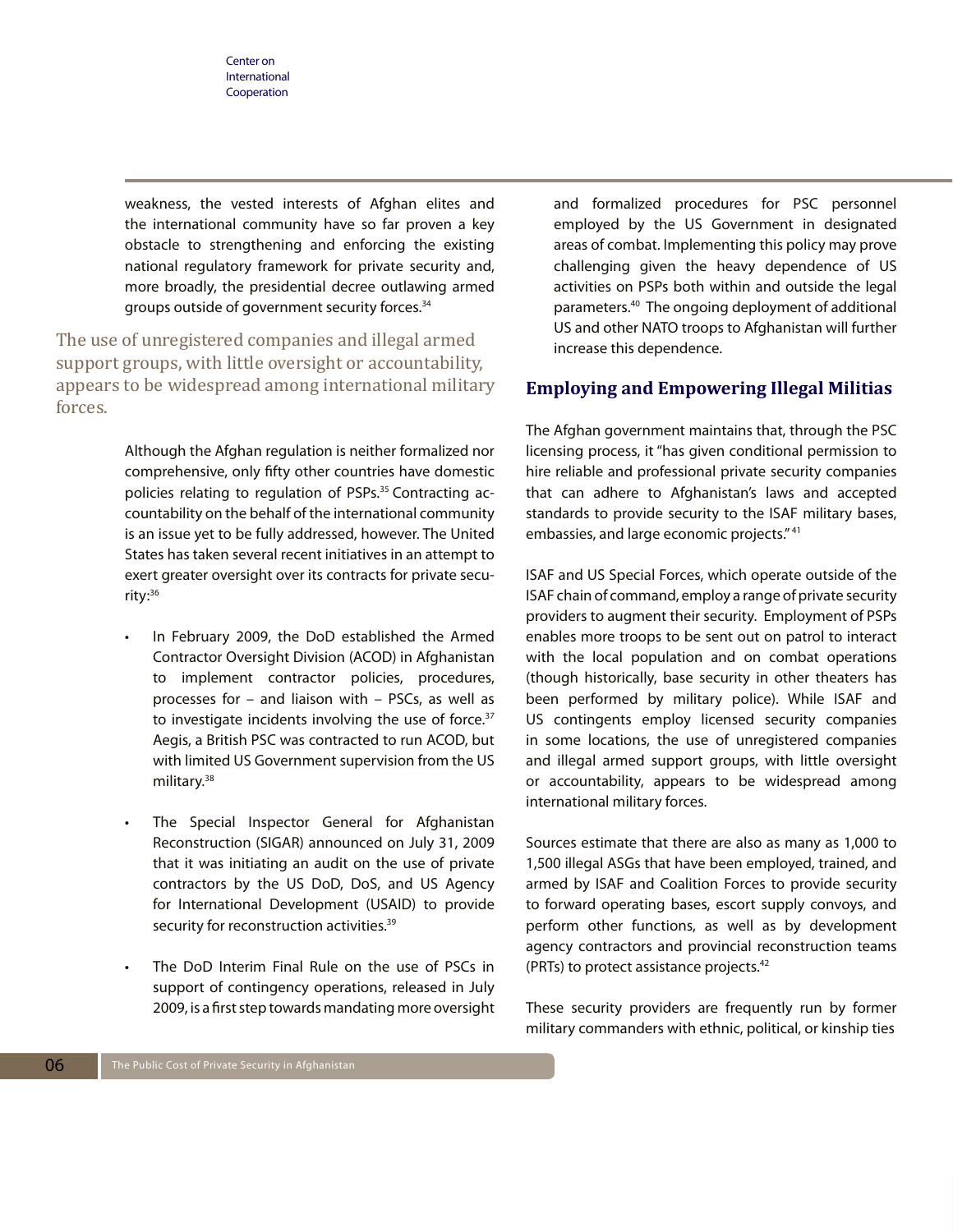**Examples of both unregistered private security companies and armed support groups employed by international military forces:**

- In *Parwan* province, Baghram Airbase employs a PSC run by Asil Khan, a former Northern Alliance commander allied with Haji Almas, a member of parliament from Parwan and former Northern Alliance military commander.43
- In *Uruzgan* province, the Australian Defense Forces employ a 2000-strong paramilitary force, the Kandak Amnianti Uruzgan ("Uruzgan Security Battalion"), privately run by Col. Mutiallah Khan to provide security along the Kandahar-to-Tarin Kowt road.44 The same company is also used by US Special Forces.
- In *Kandahar* province, the Canadian Forces have contracted defense services from Gul Agha Shirzai (via Commando Security) and Gen. Gulalai, both former military commanders. Shirzai, currently governor of Nangarhar province, was previously governor of Kandahar. The Canadian PRT has hired the militia of Col. Haji Toorjan, an ally of Sherzai, to provide camp security services.45
- • In *Badakhshan* province, security for the German PRT is provided by Gen. Nazri Mahmad, a former Shurai-Nazar commander known to control a significant portion of the province's lucrative opium industry.
- The use of ASGs for security services is not confined to international military forces: in the best documented case of a PSC employing militia, US Protection and Investigations (USPI) partnered with Northern Alliance military commanders like General Din Mohammad Jurat to provide their foot soldiers to the company. USPI – the American owners of which have been federally indicted for fraud in the US – has held, and continues to hold, contracts with the USAID, the World Bank, the Japan International Cooperation Agency, the UN, and private businesses.46

to serving and former government officials and other Afghan elite. Many are responsible for human rights abuses and are involved in the illegal narcotics and black market economies. In the south of Afghanistan, there is also a tribal dimension.

PSPs are associated with the tribe of their leader, (e.g., Kandak Amnianti Uruzgan and its commander Matiullah Khan with the Popalzai). In Kandahar, there are Popalzaiand Barakzai-affiliated PSPs (e.g., those linked to the Karzai family and Gul Agha Shirzai, respectively). <sup>47</sup>

## **Rivals to State Authority**

The mandate of the Coalition Forces and ISAF is to support the Afghan government and the Afghan National Security Forces (ANSF). However, by employing ASGs, the international community strengthens PSP power relative to Afghan government institutions. The authority wielded by the heads of PSPs surpasses that of provincial governors and police chiefs, as they are better armed and funded. This signals to the Afghan public that their security and well-being is not a priority. Local commanders and their militias are a primary source of insecurity for Afghan citizens, as they violate basic human rights with impunity.<sup>48</sup>

## By employing armed support groups, the international community strengthens private security provider power relative to Afghan government institutions.

Many of these PSPs continue to serve as ready-made militias that compete with the state or otherwise protect the power and interests of their commanders. The employees for most private security companies – particularly registered companies based in Kabul – are hired through an open recruitment process and vetted by MoI's Criminal Investigation Department. There is no accountability for staff of PSPs operating outside the regulatory framework. Moreover, illegal PSPs are generally the most lucrative option available to former combatants

07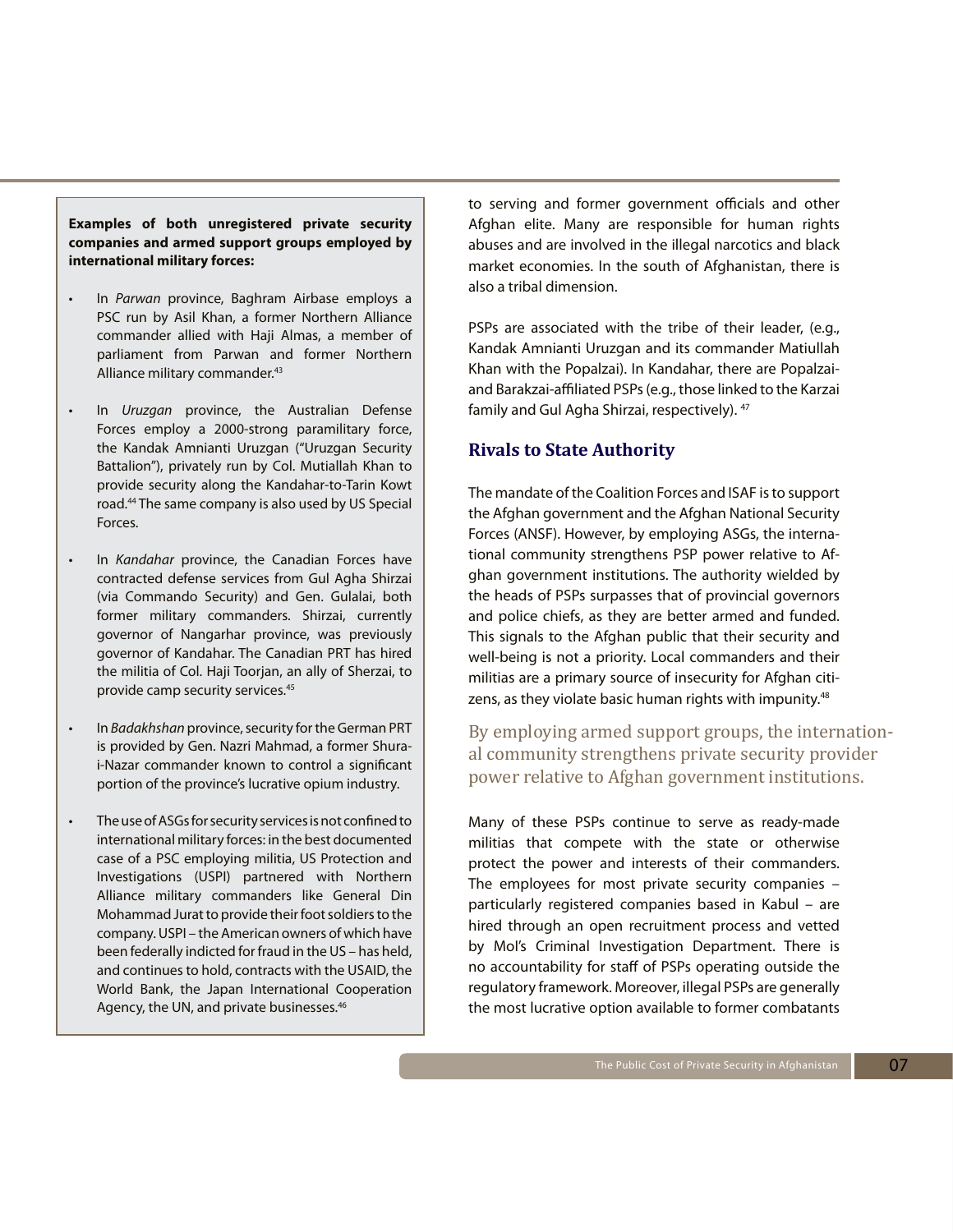that have either been excluded from – or failed by – the international community's disarmament, demobilization, and reintegration initiatives.<sup>49</sup> Many have been lured back to PSPs, including those lead by their former commanders.

PSPs are generally the most lucrative option available to former combatants that have either been excluded from – or failed by – the international community's disarmament, demobilization, and reintegration initiatives.

> Drug trafficking and other criminal activities in which commanders may be involved – and for which their militias provide security – is a lucrative source of illegal revenue that can then be used to bribe government officials and strengthen shadow structures of authority. Illicit taxation of PSPs escorting convoys and other scams on private transport and security are also an important source of funding for corrupt police and insurgents. The Kandak Amnianti Uruzgan, for example, secures protection "by paying a hefty toll to the policeman in charge of the road." 50 Although it is transportation and construction companies, both international and national, who are the main source of "protection" revenue, private security escorts also pay Taliban not to be attacked. According to an Afghan intelligence official, there are examples of PSPs paying as much as 60 percent of their gross profits for convoy security to the Taliban and other insurgent-cumcriminal groups for "protection."51 (An international analyst and a private security manager based in Afghanistan thought the usual rate was likely much lower, but did not discount the practice.)

> Co-opting former Afghan military commanders as anti-Taliban allies has been a centerpiece of international military operations in Afghanistan since the 2001 military intervention. The US armed and funded military commanders – many with egregious human rights records – in the initial war to overthrow the Taliban. The

existing system to protect US forces dates from this period. As there was effectively no government – and hence no public security service – commanders' private militias were hired for security. During 2003-2006, these commanders and their militias were supposedly dismantled,<sup>52</sup> and state security forces established. But many of the same military commanders still lead the same armed men in the form of ASGs and PSCs, licensed and unlicensed.

#### **The June 29, 2009 Kandahar Incident**

The challenge posed by illegal militia groups employed by foreign armed forces to Afghan state authority was demonstrated on June 29, 2009, when 41 Afghan nationals employed by an "armed support group" (ASG) – an unregistered militia force – run by US Special Forces (SF) out of Camp Gecko in Kandahar killed the chief of police of Kandahar province and five other police officers. The incident occurred during a gun battle inside a government compound after the ASG sought the release of a one of their members arrested earlier that day. When the provincial attorney general refused and called the Afghan National Police, the firefight broke out. USSF claimed they could not be held responsible for the actions of the ASG, but the incident raised the question of how 41 heavily armed men and their vehicles could simply drive out of a USSF-run base. President Hamid Karzai responded to the killing, stating, "Such incidents negatively impact the state-building process in Afghanistan" and "weaken the government."<sup>53</sup>

Today, there is an elected government, but the international community has not altered its security practices. PSPs, especially unlicensed security companies and ASGs, are dependent on short-term contracts with foreign entities and have no prospect of sustainability. Hence, when the foreign entities eventually leave or terminate their contracts, these PSPs are likely to refocus on illegal economic activities and will fight among themselves for market share – better trained and better armed than before.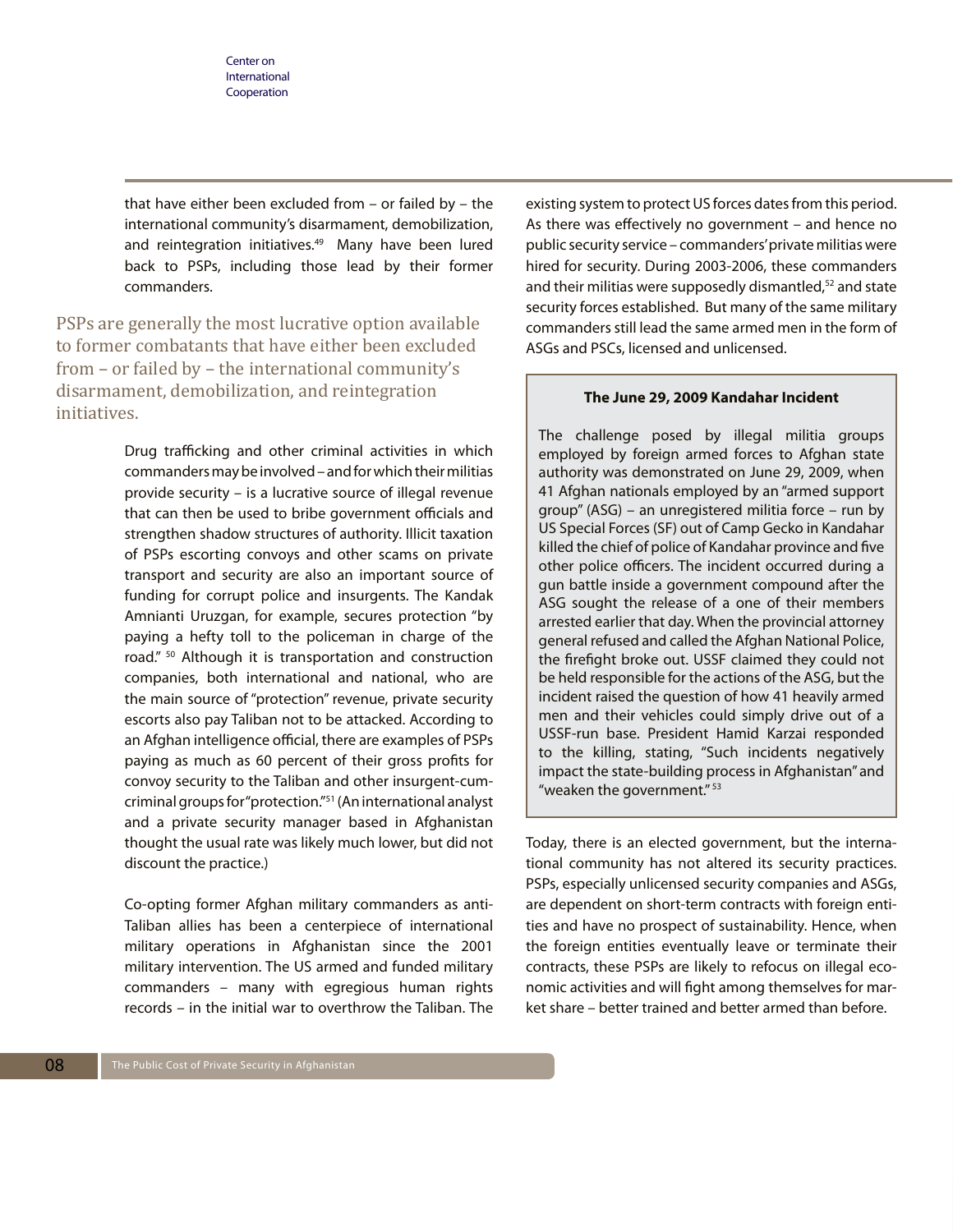## **The Need for Credible Public Security**

The Afghan National Security Forces (ANSF) are not at the level – either in number or competence – that the US military estimates is necessary to stabilize Afghanistan. The counterinsurgency strategy requires more national soldiers and police officers who can complement and take over from international military forces to clear and hold reclaimed territory.

US military strategy aims to increase the capacity and size of the ANA and ANP. Donors and the Afghan Government have already agreed to increase the ANA from 90,000 to 134,000 troops; the US DoD estimates as many as 260,000 may be needed. Minister of Interior Atmar has similarly proposed expanding the ANP from 82,000 to 97,000.

The ANA has demonstrated increasing operational capability and independence. Afghanistan's police, however, suffer from a lack of public trust, due to incompetence and corruption, and from an inability to protect themselves from insurgent attacks, due to inadequate leadership, training, and equipment. More Afghan police than soldiers die fighting insurgents.<sup>54</sup> David Kilcullen, former senior counterinsurgency advisor to the US Army, has described the problem with the Afghan police this way:

*"We have built the police into a less well-armed, less well-trained version of the Army and launched them into operations against the insurgents. Meanwhile, nobody is doing the job of actual policing – rule of law, keeping the population safe…civil and criminal law enforcement – the Taliban have stepped into this gap."*<sup>55</sup>

The US-led Focused District Development (FDD) police training program, though in its early stages, has shown signs of addressing some of the problems that have plagued earlier police reform.<sup>56</sup> Yet, while the FDD is effectively transforming the ANP into a paramilitary force capable of standing up to insurgents in targeted districts, other policing skills necessary for upholding the rule of law remain under-addressed.

In an attempt to alleviate the use of ANP for guard duties and still meet protection needs for government ministries, embassies, the UN, as well as for strategic assets (the Aynak copper mine, Salma and Kajaki dams), MoI is in the process of establishing its own contractable unit, the "Public Guard Force."57 The success of the unit will depend on its financial self-sustainability, which in turn will depend on whether it is perceived as a credible alternative to private security.

The counterinsurgency strategy requires more national soldiers and police officers who can complement and take over from international military forces to clear and hold reclaimed territory.

Complicating matters, in February 2009, the Afghan government and US military forces began training and arming new community-level militias to supplement insufficient numbers of international and national security forces. Under the "Afghan Public Protection Force" (APPF), up to 200 local militia members will be recruited in ten districts, constituting a force of up to 2,000 armed personnel. Priority is being given to insecure districts along the Ring Road, in areas where most of the population is concentrated. Raising local militias as an interim, auxiliary security force has been a recurring idea. An earlier attempt, the Afghan National Auxiliary Police, had to be disbanded in 2006 due to corruption and incompetence. The Afghan National Guard, a still earlier proposal, never made it past the planning stages.

Proponents argue that such groups will provide critical support to overstretched Afghan police and military forces, and that they will be accountable to community leaders as well as providing a much needed employment alternative for former combatants. Critics have argued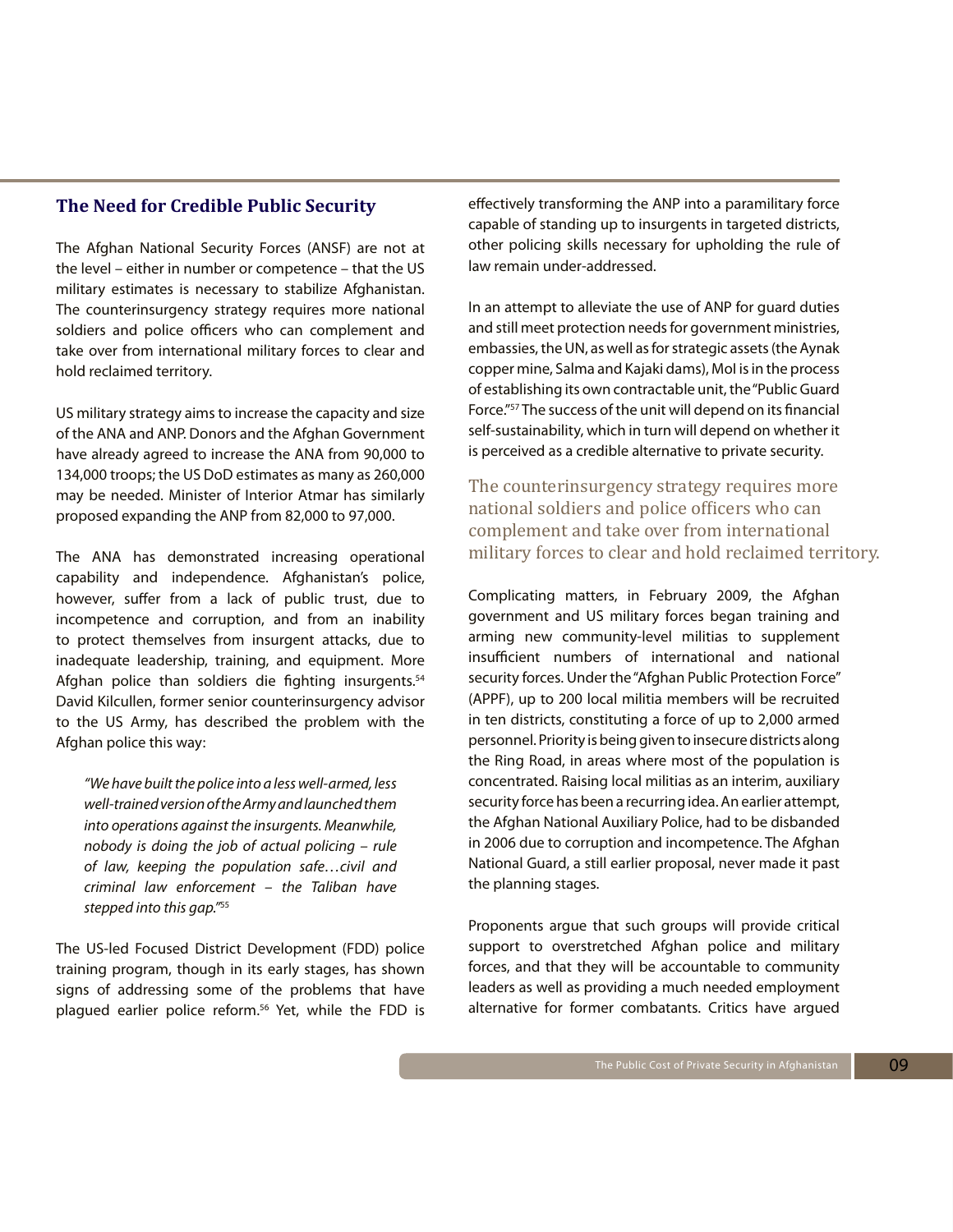that the model – the old Pashtun tribal militia system – has been corrupted by war and has no basis elsewhere in the country, and that it therefore risks introducing more uncontrollable armed groups and stoking ethnic tensions.

Initial evidence suggests that the APPF is neither prepared nor willing to tackle the insurgency. Pashtun tribes are especially reluctant to provide young men for fear of reprisal from the Taliban.<sup>58</sup> There may be a role for these groups in combating local crime – but this will only be effective where there is stable local governance and effective local, if not national oversight. The oversight mechanism for the APPF has not been adequately established within the MoI prior to establishing the militia groups. There are additional unresolved issues – vetting of members, ensuring ethnic balance, command and control, payment, rules of engagement, policies on arrest and detention – that need to be resolved before arming and training additional armed groups in Afghanistan. 59

Financing armed, alternative power structures fulfills the security needs of international diplomatic, military, and reconstruction personnel in the short-term at the cost of consolidating government authority and protecting Afghan citizens in the long-term.

> Without effective public security forces, peace is impossible. Yet maintaining and expanding the ANSF is prohibitively expensive for Afghanistan, which has current annual revenue of some USD 700 million. According to the US DoD, expanding the ANA alone will cost between USD 10-20 billion over a seven year period; recurrent costs have been calculated at USD 2.5 billion per year for the ANA and USD 1 billion per year for the ANP. Foreign donors, principally the United States, supply the overwhelming share of financial support for ANSF.<sup>60</sup>

> Building more credible public security forces is not just a matter of greater investment. Financing armed, alternative power structures fulfills the security needs

of international diplomatic, military, and reconstruction personnel in the short-term at the cost of consolidating government authority and protecting Afghan citizens in the long-term. Ending the impunity of powerholders, whether local or national, will increase public trust in the state and Afghans' willingness to support it in its struggle against insurgents.

## **Conclusion**

The majority of Afghans cannot afford private security. The existence of a credible and accountable public security force, sized and trained commensurate to the scale and nature of insecurity in Afghanistan, would mitigate the need for international donors to contract billions of dollars on the private security industry – above all on unaccountable illegal companies and armed support groups. Investing a greater share of current private security expenditure on the Afghan National Police would help break the cycle of insecurity and insurgency by better resourcing the police, disempowering illegal militias and other competitors to the state, and building public trust in public security.

Nonetheless, building a credible public security sector is a long-term process; one that will not address the immediate security needs of international and national stakeholders in Afghanistan. Nor, in the longer term, will it completely replace the market for PSCs. The role of the ANA and ANP is not to provide static and convoy security; placing them in that role would detract from their essential task of safeguarding public security and safety – and deteriorate their performance of these responsibilities. The goal, therefore, should be a private security sector that is better regulated and controlled by the government of Afghanistan and, critically, by the international community that constitute their primary source of contracts and revenue.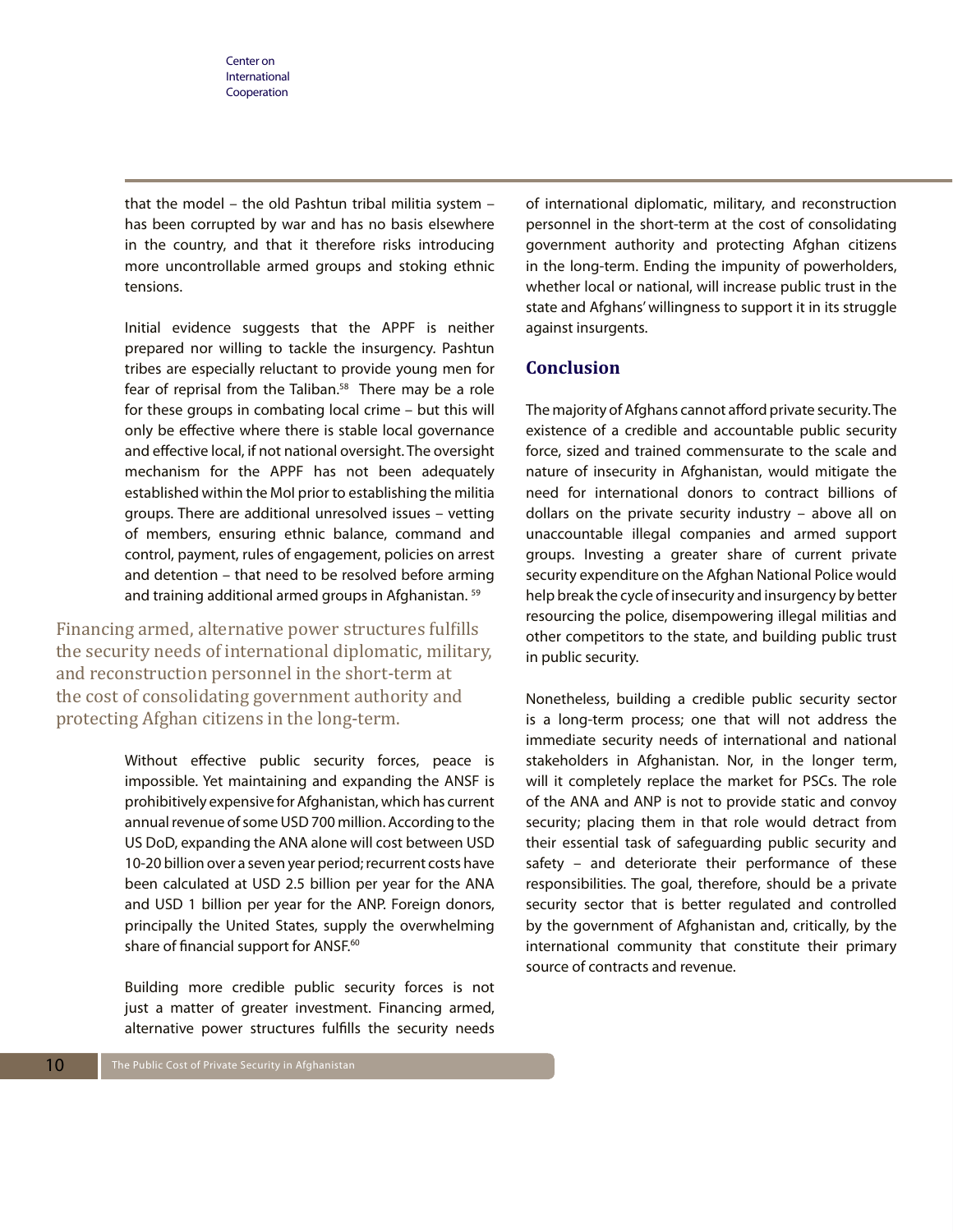# **Annex: Afghanistan Ministry of Interior-Registered Private Security Companies**

| <b>Company Name</b>                                               | <b>Country Registered</b> |
|-------------------------------------------------------------------|---------------------------|
| <b>AEGIS</b>                                                      | United Kingdom            |
| http://www.aegisworld.com/                                        |                           |
| Armor Group                                                       | United Kingdom            |
| http://www.armorgroup.com                                         |                           |
| ARGS                                                              | Afghanistan               |
| Asia Security Group (ASG)                                         | Afghanistan               |
| http://www.asg.af/                                                |                           |
| Kabul-Balkh Security Services                                     | Afghanistan               |
| http://www.kbss.af/                                               |                           |
| <b>Burhan</b>                                                     | Afghanistan               |
| <b>Blue Hackle</b>                                                | United Kingdom            |
| http://www.bluehackle.com/                                        |                           |
| Blackwater                                                        | <b>United States</b>      |
| http://blackwatersecurity.com/services.html                       |                           |
| <b>Commercial Security Group</b>                                  | Afghanistan               |
| <b>Compass Security</b>                                           | Australia                 |
| http://ozziewebs.org/compass/contact-us.htm                       |                           |
| <b>Control Risks Group</b>                                        | United Kingdom            |
| http://www.controlrisks.com/default.aspx?page=495                 |                           |
| DynCorp                                                           | <b>United States</b>      |
| http://www.dyn-intl.com/                                          |                           |
| Edinburgh International                                           | United Kingdom            |
| http://www.edinburghint.com/                                      |                           |
| EODT/GSC                                                          | <b>United States</b>      |
| http://www.eodt.com/                                              |                           |
| Four Horsemen/ARC                                                 | <b>United States</b>      |
| http://www.thefourhorsemeninternational.com/securitydivision.html |                           |
| GardaWorld                                                        | Canada                    |
| http://www.garda-world.com/                                       |                           |
| Global                                                            | United Kingdom            |
| http://www.globalsecurity.org/org/index.html                      |                           |
| <b>Good Knight Security Services</b>                              | Afghanistan               |
| http://gkssecurity.com/                                           |                           |
| <b>HART Security</b>                                              | Afghanistan               |
| http://www.hartsecurity.com/                                      |                           |
| IDG                                                               | United Kingdom            |
| http://www.idg-security.com/                                      |                           |
|                                                                   |                           |

Source: Overseas Security Advisory Council (OSAC) Kabul County Council (http://kabul.osac.gov/)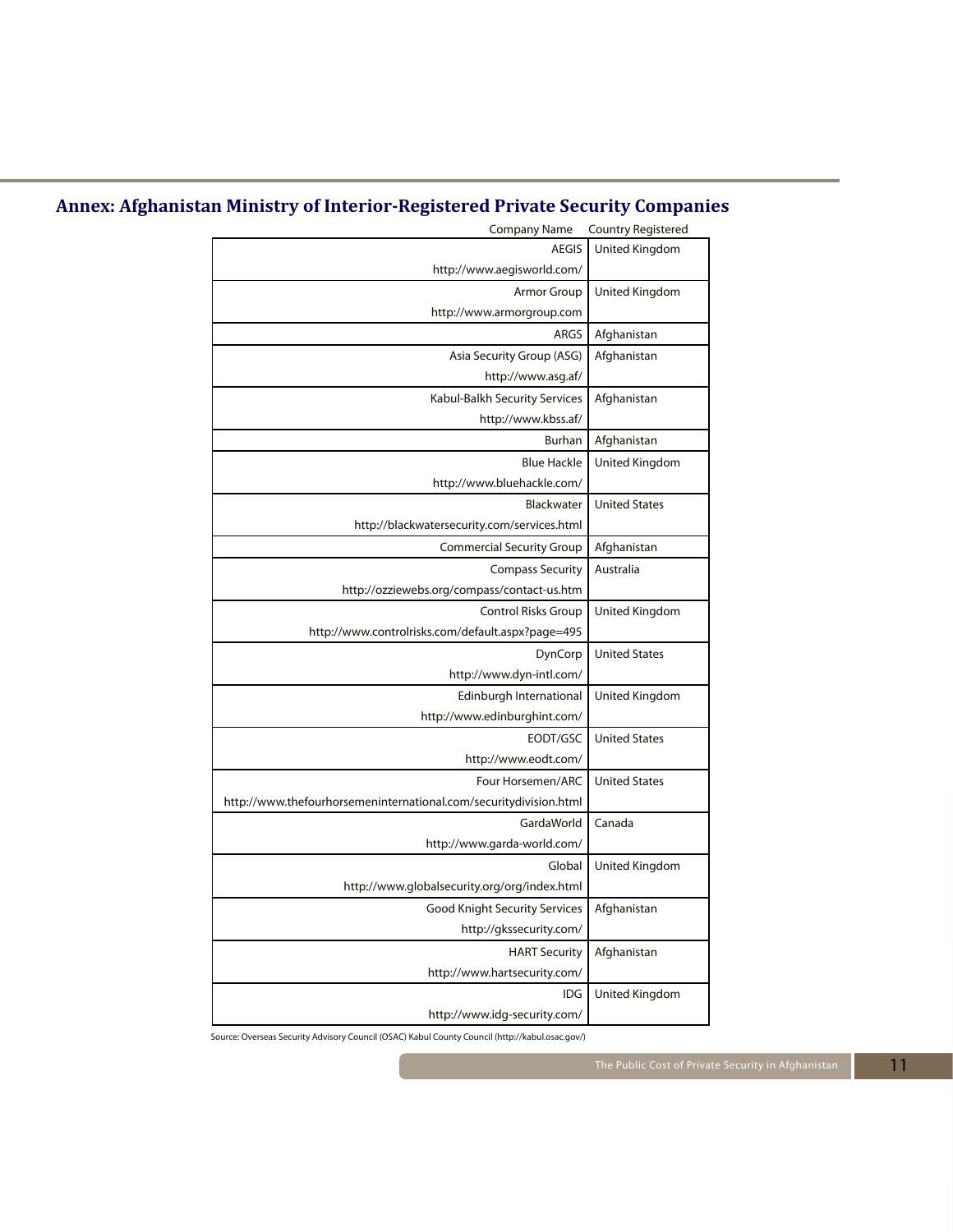## **Annex: Afghanistan Ministry of Interior-Registered Private Security Companies** *continued*

| <b>ISS</b>                                               | Afghanistan          |
|----------------------------------------------------------|----------------------|
| Khorasan                                                 | Afghanistan          |
| <b>NCL</b>                                               | Afghanistan          |
| Olive                                                    | United Kingdom       |
| http://www.olivesecurity.com/                            |                      |
| <b>PAGE Associates</b>                                   | United Kingdom       |
| http://www.pageassociates.net/services.htm               |                      |
| <b>Pride Security Services</b>                           | Afghanistan          |
| <b>REED Inc</b>                                          | <b>United States</b> |
| http://www.reedinc.com                                   |                      |
| <b>RONCO</b>                                             | <b>United States</b> |
| http://www.roncoconsulting.com/                          |                      |
| Saladin                                                  | United Kingdom       |
| http://www.saladin-security.com/html/afghan.shtml        |                      |
| Siddiqi Security                                         | Afghanistan          |
| Shield                                                   | Afghanistan          |
| SOC - Afg                                                | Afghanistan          |
| http://www.soc-usa.com                                   |                      |
| <b>Strategic Security Solutions International (SSSI)</b> | <b>United States</b> |
| http://www.universalguardian.com/                        |                      |
| <b>TOR</b>                                               | Australia            |
| <b>Tundra SCA</b>                                        | Afghanistan          |
| http://www.tundra-security.com/#                         |                      |
| <b>USPI</b>                                              | <b>United States</b> |
| http://uspi.us/                                          |                      |
| <b>UNITY - OSG</b>                                       | Dubai                |
| http://www.olympus-security.com/contact_us.html          |                      |
| <b>WATAN Risk Management</b>                             | Afghanistan          |
| http://watanrisk.com/                                    |                      |
| <b>White Eagle</b>                                       | Afghanistan          |

Company Name Country Registered

Source: Overseas Security Advisory Council (OSAC) Kabul County Council (http://kabul.osac.gov/)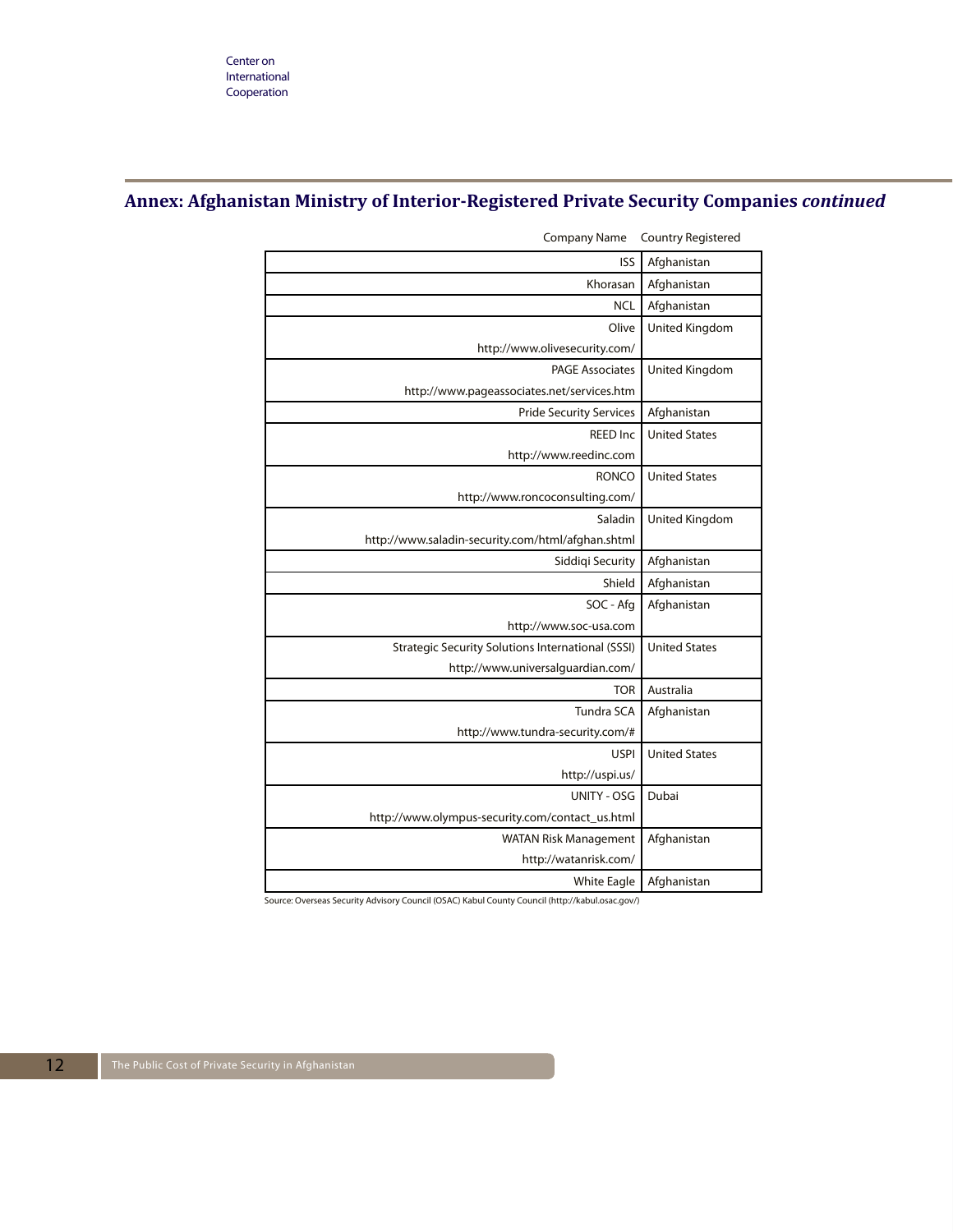## **End Notes**

1 Project on Government Oversight, "POGO Letter to Secretary of State Hillary Clinton regarding U.S. Embassy in Kabul," http://www.pogo.org/pogo-files/letters/contract-oversight/cogp-20090901.html#18.

2 Commission on Wartime Contracting in Iraq and Afghanistan, "At What Cost? Contingency Contracting in Iraq and Afghanistan, Interim Report," June 2009, p. 62. http://www. wartimecontracting.gov/images/download/documents/reports/CWC\_Interim\_Report\_At\_ What\_Cost\_06-10-09.pdf; US Department of Defense, "Contractor Support of U.S. Operations in USCENTCOM AOR, Iraq, and Afghanistan," 3rd Quarter FY2009, www.acq.osd.mil/log/PS/p\_ vault/5A\_august\_3rd\_gtr\_2009.doc.

3 For the purposes of this study, "private security providers" refers to: (i) national and international private military and security companies, both licensed and unlicensed by the Afghanistan Ministry of Interior, and (ii) armed support groups illegal militias employed by international military forces..

4 For definition of "private security providers" as used in this study, see footnote 2 above.

5 "Illegal armed groups" are defined by the following Afghan laws and regulations: (i) Presidential Decree 50 "Legal Prosecution of the violators of the Disarmament and Demobilization process" (July 2004), which defines as illegal, inter alia, "(1) those who maintain their armed groups, military and paramilitary units out of Ministry of Defence's structure or recruit others to do so; (2) Those whose military structures, armed groups and other military and paramilitary formations within MoD structure have been dismantled, but reorganized them again;...(4)Those who entered DDR and submitted their weapons, and later enlisted to the formations out of the MoD.": (ii) the Law on Firearms, Ammunition, and Explosives (June 2005), which restricts those institutions that may legally acquire, carry, keep, use, purchase, import and export firearms and ammunition to the Ministry of Defense, Ministry of Interior, and the General Directorate of National Security; its Article 6 (4) provides exemptions for private security companies, as defined by (iii) The Interim Private Security Regulation (February 2008). The "Strategy for Disbandment of Illegal Armed Groups in Afghanistan" further defines as illegal "a group of more than five armed individuals operating outside the law, drawing its cohesion from (a) loyalty to the commander, (b) receipt of material benefits, (c) impunity enjoyed by the members, (d) shared ethnic or social background," United Nations Development Program, "Strategy for Disbandment of Illegal Armed Groups in Afghanistan", 2006, p. 2.

6 Following pay reforms, the salary for ANP patrolmen is between USD 100-110 per month; private security personnel on basic guard duty earn between USD 200-300 per month. Police salary figures from US Government Accountability Office, "U.S. Programs to Further Reform Ministry of Interior and National Police Challenged by Lack of Military Personnel and Afghan Cooperation," March 2009, p. 37; estimates of current PSC salaries from email communication by author with private security official in Kabul, on file. See also, "The Privatization of Security in Afghanistan – When nobody guards the guardians," SwissPeace, June 2007, p. 22.

7 Project on Government Oversight, op. cit.

8 Ibid.

9 Estimates provided to author by anonymous sources within the Ministry of Interior and a private security company, record on file with authors. This figure is consistent with security expenditures in Iraq.

10Private comments by senior Afghan government official to ARP staff, on file with the authors.

11Nicole Ball, William Byrd, Peter Middlebrook, and Christopher Ward, 'Improving Public Financial Management in the Afghan Security Sector', Report No. 34582-AF, (Washington DC: World Bank, 2005), p. 29.

<sup>12</sup>Office of the Special Inspector General for Afghanistan Reconstruction (SIGAR), January 30, 2009 Report To Congress.

<sup>13</sup>Unpublished study on the use of private sector security providers in Afghanistan, on file with the authors.

<sup>14</sup>Commission on Wartime Contracting in Iraq and Afghanistan, op. cit. p. 60. 15Ibid., p. 62.

16Ibid.

<sup>17</sup>Ibid.; US Department of Defense, "Contractor Support of U.S. Operations in USCENTCOM AOR, Iraq, and Afghanistan," 3rd Quarter FY2009.

18US Department of Defense, "Contractor Support of U.S. Operations in USCENTCOM AOR, Iraq, and Afghanistan," 3rd Quarter FY2009.

<sup>19</sup>Commission on Wartime Contracting in Irag and Afghanistan, op. cit., p. 62.

<sup>20</sup>Walter Pincus, "Military Weighs Private Security on Front Lines," The Washington Post, July 26, 2009,http://www.washingtonpost.com/wp-dyn/content/article/2009/07/25/ AR2009072501738.html?referrer=emailarticle. Cf. Zucchio, op. cit.

21See, in particular, 110th Congress, Senate Bill S. 3001, "National Defense Authorization Act for Fiscal Year 2009." http://frwebgate.access.gpo.gov/cgi-bin/getdoc.cgi?dbname=110\_ cong bills&docid=f:s3001pcs.txt.pdf and Public Law 110-417, Sec. 832, "Sense of Congress on Performance by Private Security Contractors of Certain Functions in an Area of Combat Operations." http://frwebgate.access.gpo.gov/cgi-bin/getdoc.cgi?dbname=110\_cong\_ public\_laws&docid=f:publ417.110.pdf.

22Moshe Schwartz, "Department of Defense Contractors in Iraq and

Afghanistan:Background and Analysis," Congressional Research Service. August 13, 2009. p. 8.

<sup>23'</sup>The Privatization of Security in Afghanistan-When nobody guards the guardians", SwissPeace, June 2007.

<sup>24</sup>In February 2008, the "Procedure for Regulating Activities of Private Security Companies in Afghanistan" entered into force. The regulation was established pursuant to the draft law on Private Security Companies approved by the Council of Ministers in January 2008 (still pending before parliament) and the Law on Weapons, Ammunitions, and Explosives.  $5$ Ibid., p. 2.

<sup>26</sup>Mol is considering procedures to raise the cap on a case-by-case basis. It is also reviewing license applications for twelve new private security companies.

27Unofficial Ministry of Interior document, "PSCs that have received Temporary Registration Licences (FINAL)," dated September 21, 2008, on file with author. An alternative figure of 23,000 personnel is cited in David Zucchio, "Deadly contractor incident sours Afghans," LATimes, August 13, 2009, http://www.latimes.com/news/nationworld/world/la-fgafghan-contractors132009aug13,0,5499394.story. 28Unpublished study on the use of private sector security providers in Afghanistan, on file with the authors.

29Comment provided in communication with authors.

<sup>30</sup>Over a dozen private security companies operating without a license were subsequently shutdown. See for example, Anthony Loyd, "A ride out with the Afghan flying squad on its mission to shut down rogue security firms," The Times, October 31, 2007, http://www. timesonline.co.uk/tol/news/world/asia/article2774227.ece.

<sup>31</sup> Author interview with MoI and UN officials, on file with the author.

32"Procedure for Regulating Activities of Private Security Companies in Afghanistan," pp. 29-30. Emphasis added.

<sup>33</sup> A Workshop with the UN Working Group on Mercenaries." International Peace Institute, New York, July 29, 2009.

34Presidential Decree 50 "Legal Prosecution of the violators of the Disarmament and Demobilization process" (July 2004). The decree "criminalizes acts against the Disarmament, Demobilization and Reintegration process and punishes individuals who endanger the country's security, maintain military formations, armed groups, and other military or militia units outside of the government's security forces, or recruit persons for those purposes[.]"

35PMSC Regulation Database. Geneva Centre for the Democratic Control of Armed Forces (DCAF), July 20, 2009, http://www.privatesecurityregulation.net/pmsc-regulation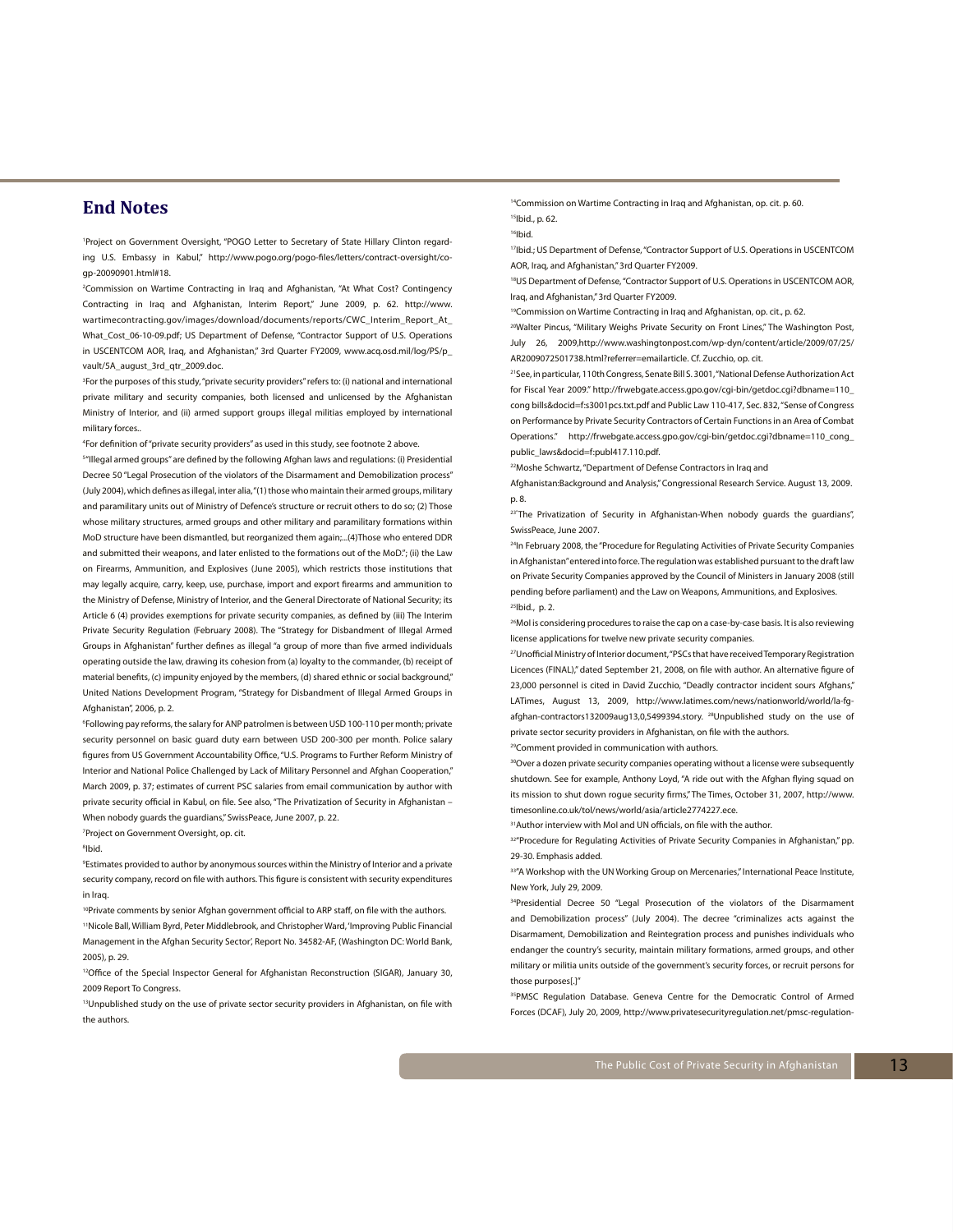database. At the international level, the UN Working Group on the Use of Mercenaries is currently drafting a convention on the regulation, oversight, and monitoring of "private military and security companies" – the first of its kind – but it is unclear what impact the eventual ratification of such a convention would have at the national level. For an overview of extant national and international regulatory mechanisms –and potential models – for the private security industry, see James Cockayne et al., Beyond Market Forces: Regulating the Global Security Industry, (New York: International Peace Institute, 2009).

36US Department of Defense's "Contractor Support of U.S. Operations in USCENTCOM AOR, Iraq, and Afghanistan," 3rd Quarter FY2009, list of "improvements to management and oversight of DoD contractors" contains fourteen separate items.

37 Commission on Wartime Contracting in Iraq and Afghanistan, op. cit., p. 74.

38| bid. Aegis does not currently have armed personnel in Afghanistan.

39Special Inspector General for Afghanistan Reconstruction, Letter from John Brummet, Assistant Inspector General for Audits, OSIGAR, dated July 31, 2009, copy on file with the authors.

40"Private Security Contractors (PSCs) Operating in Contingency Operations, US Department of Defense Interim Final Rule," July 17, 2009.

41Unpublished study on the use of private sector security providers in Afghanistan, on file with the authors.

42Numbers independently provided to CIC by two former UN officials. The United Nations estimated in 2005 that there were nearly 5,000 militias nationwide -- upwards of 120,000 armed individuals. To date, only some 300 militia groups have been disarmed or their members arrested. In most districts, local commanders still remain in power and beyond the law.

43 Asil Khan's brother reportedly owns a cement factor with extensive contracts for construction at Baghram airbase.

44Mark Dodd and Jeremy Kelly, "ADF plays down warlord's role on crucial supply chain," The Australian, April 28, 2009.

45Mike Blanchfield and Andrew Mayeda, "Military hires former Afghan fighters as security guards," CanWest News Service, November 22, 2007; Blanchfield and Mayeda, "The civilian presence in modern warfare," The Ottawa Citizen, November 19, 2007.

46See The Privatization of Security in Afghanistan – When nobody guards the guardians, SwissPeace, June 2007; Daniel Schulman, "The Cowboys of Kabul," *Mother Jones*, July 27, 2009 http://www.motherjones.com/politics/2009/07/cowboys-of-kabul.

<sup>47</sup>That the chief of police and the armed support group involved in the June 29, 2009 incident in Kandahar were from rival tribes was a probable factor in the escalation.

48See for example, Fatima Ayub, Antonella Deledda, and Patricia Gossman, "Vetting Lessons for the 2009-10 Elections in Afghanistan, International Center for Transitional Justice, New York, January 2009.

49Disbandment of Illegal Armed Groups in Afghanistan, DIAG Evaluation, 22 April 2009, on file with authors.

50Jeremy Kelly, "The Long Road to Tarin Kowt," *The Australian*, April 28, 2009. According to the article, Matiullah receives "at least \$US1700… a truck to ensure each convoy arrives at its destination safely"; with about 200 trucks a month going to Tarin Kowt is worth nearly USD 340,000/month.

51Private comments by senior Afghan government official to ARP staff, on file with the authors. 52 After the fall of the Taliban, Northern Alliance militia groups were organized into the Afghan Military Force. This force was the target of disarmament, demobilization, and reintegration under the Afghanistan New Beginnings Program, which ran from 2003-2006. It was succeed by the DIAG program, which targeted illegal, independent militias that remained.

53Richard A. Oppel, Jr., "Afghan Security Guards Are Blamed in a Gun Battle That Killed a Police Cheif, *New York Times*, June 30, 2009. Additional details of incident provided to author by anonymous source, record on file with authors.

<sup>54</sup>Between 2007-2009, 1,504 ANP were killed in action, compared to 568 ANA soldiers. "Factbox –Afghanistan National Security Forces," *Reuters*, March 27, 2009. http://www.reuters.com/article/

#### latestCrisis/idUSISL112818.

55David Kilcullen, interviewed by George Packer, "Kilcullen on Afghanistan: It's Still Winnable, But Only Just," *The New Yorker*, 14 November 2008, via http://www.newyorker.com/online/blogs/ georgepacker/2008/11/kilcullen-on-af.html.

<sup>56</sup>To rectify this situation, police units are now being retrained through the Focused District Development program, which, though in its early stages, has shown promising results. In February 2009, the US Department of Defence assessed 19 percent of retrained units as capable of conducting missions on their own and 25 percent as capable of doing so with outside support. But, again, without enough trainers, rolling out the program countrywide will be impossible. Government Accountability Office, Afghanistan Security: U.S. Programs to Further Reform Ministry of Interior and National Police Challenged by Lack of Military Personnel and Afghan Cooperation, March 2009.

57A letter sent to the international and national business community in Afghanistan, dated February 9, 2008, informed of the new security company regulations, stating "Clients wishing to hire Security Service Providers may approach the existing registered 39 companies or approach the Ministry of Interior to provide services through the Public Guard Force at cost to the client." Copy on file with the authors. The Public Guard Force resembles, albeit on a smaller scale and, ideally, with greater oversight and control, the Facilities Protection Service established in Iraq following its consolidation and transfer to the Iraqi Ministry of Interior payroll.

58Author interviews, Kabul, April 2009. Also see CJ Radin, "The Afghan Public Protection Force pilot program is underway," *Long War Journal*, March 25, 2009, via http://www.longwarjournal. org/archives/2009/03/afghan\_public\_protec.php; Anand Gopal, "Lessons from Iraq? US creates local militias to fight Taliban, *Christian Science Monitor*, April 13, 2009, via http://www.csmonitor. com/2009/0413/p06s10-wosc.html; Dexter Filkins, "In Recruiting an Afghan Militia, U.S. Faces Test," *The New York Times*, April 14, 2009, via http://www.nytimes.com/2009/04/15/world/ asia/15afghan.html?\_r=1&scp=2&sq=Filkins&st=nyt.

59Author interviews, Kabul, April 2009.

<sup>60</sup>In 2005, Afghanistan spent 56.5 percent of GDP on the security sector. Eighty percent of overall security expenditure in Afghanistan was directly executed by donors or their contractors through the external budget, instead of going through the core budget process of the Ministry of Finance. Ball et al., *op cit*., p. 23. (These figures do not represent the authorized increase in size of ANA and ANP; as a result, the percentage of external expenditure has likely increased.)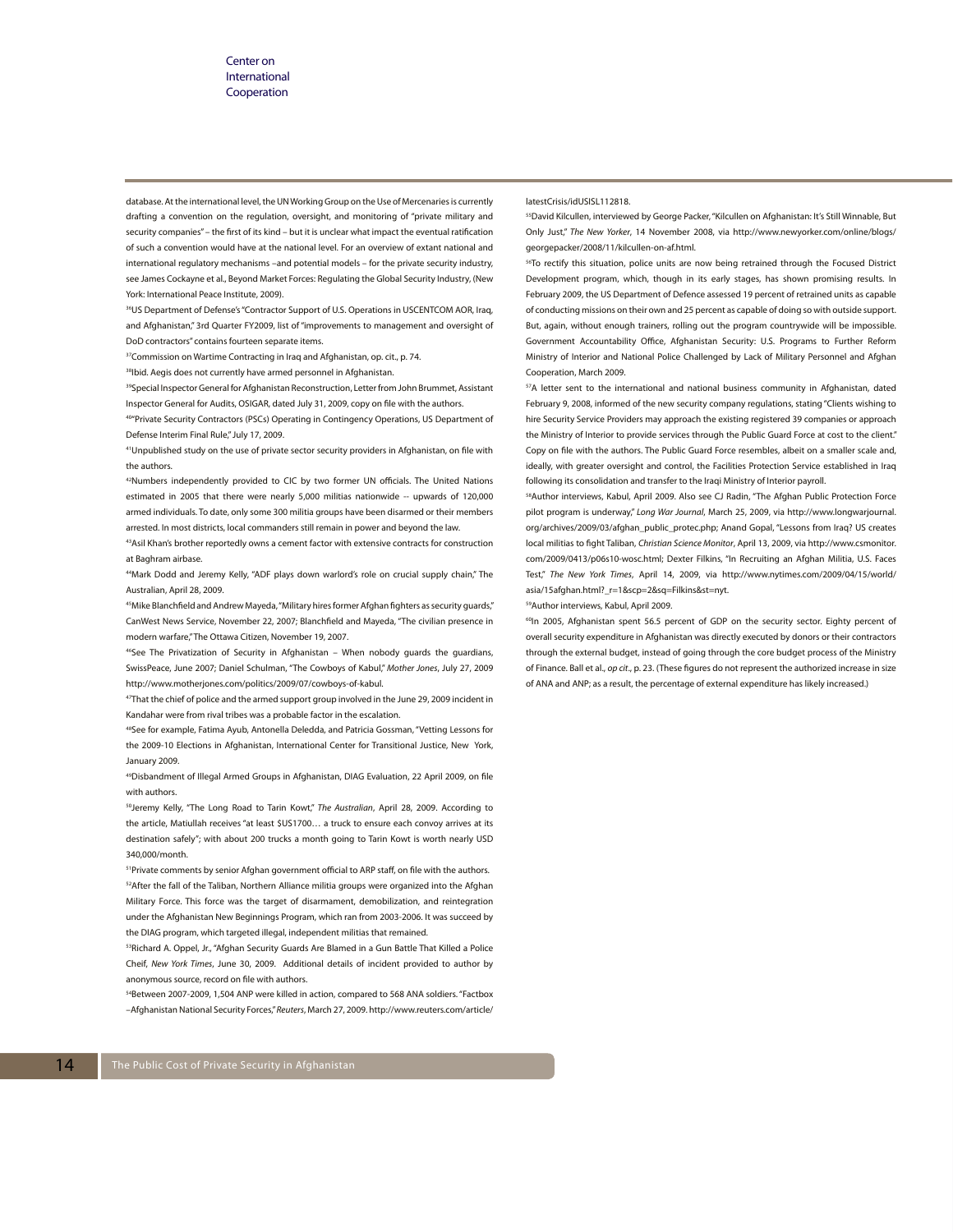## Related publications from the **Center on International Cooperation**

**Power and Responsibility: Building International Order in an Era of Transnational Threats** Bruce Jones, Carlos Pascual, and Stephen John Stedman

**A Plan for Action- A New Era of International Cooperation for a Changed World: 2009, 2010 and Beyond** Managing Global Insecurity (MGI)

### **Annual Review of Global Peace Operations 2009**

**Study on the Use of Private Security Providers and Services in Humanitarian Operations** Abby Stoddard, Adele Harmer, and Victoria DiDomenico

**Counter-Narcotics to Stablize Afghanistan: The False Promise of Crop Eradication** Barnett R. Rubin and Jake Sherman

**Building a New Afghanistan: The Value of Success, The Cost of Failure**  Barnett R. Rubin, Abby Stoddard, Humayun Hamidzada, and Adib Farhadi

**Peace and the Public Purse: Economic Policies for Postwar Statebuilding** James K. Boyce and Madelene O'Donnell, eds.

**Operational Conflict Prevention and the Use of Targeted Sanctions : Conditions for Effective Implementation by the EU and UN** Mikael Ericksson

**Cooperating for Peace and Security: Evolving Institutions and Arrangements in a Context of Changing U.S. Security Policy** Bruce Jones, Shepard Forman, Richard Gowan, eds., (Forthcoming)

More information about these and other recent publications can be found at www.cic.nyu.edu.